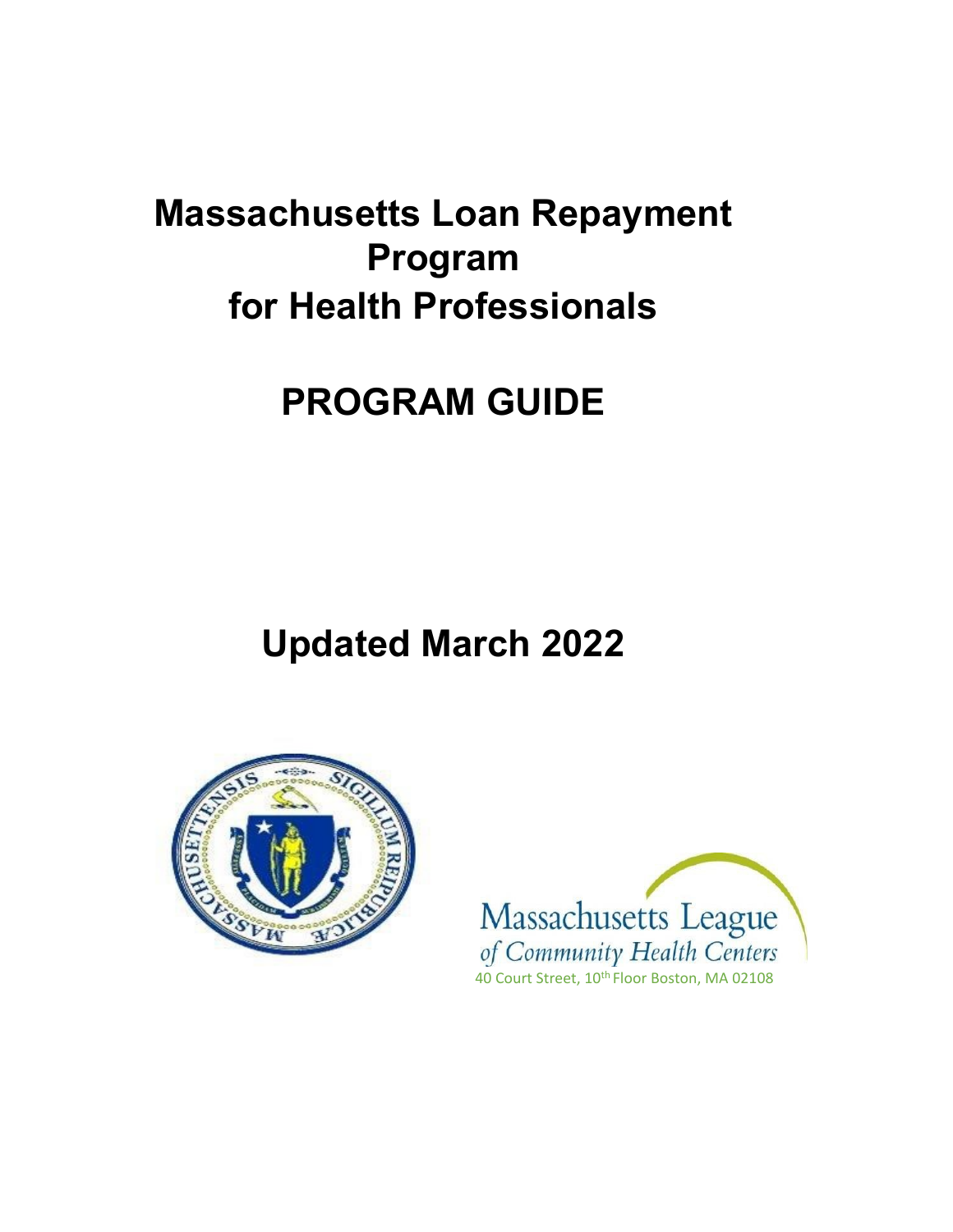## **TABLE OF CONTENTS**

| $\mathcal{A}_{-}$<br>В. |                                                                 |  |
|-------------------------|-----------------------------------------------------------------|--|
|                         |                                                                 |  |
|                         |                                                                 |  |
|                         |                                                                 |  |
| Α.<br>$B_{\cdot}$       | <b>HEALTH PROFESSIONAL SERVICE OBLIGATION AND OTHER PROGRAM</b> |  |
|                         |                                                                 |  |
|                         |                                                                 |  |
| А.<br>В.                |                                                                 |  |
| $\mathcal{A}_{-}$<br>В. |                                                                 |  |
|                         |                                                                 |  |
|                         |                                                                 |  |
|                         |                                                                 |  |
| А.                      |                                                                 |  |
|                         |                                                                 |  |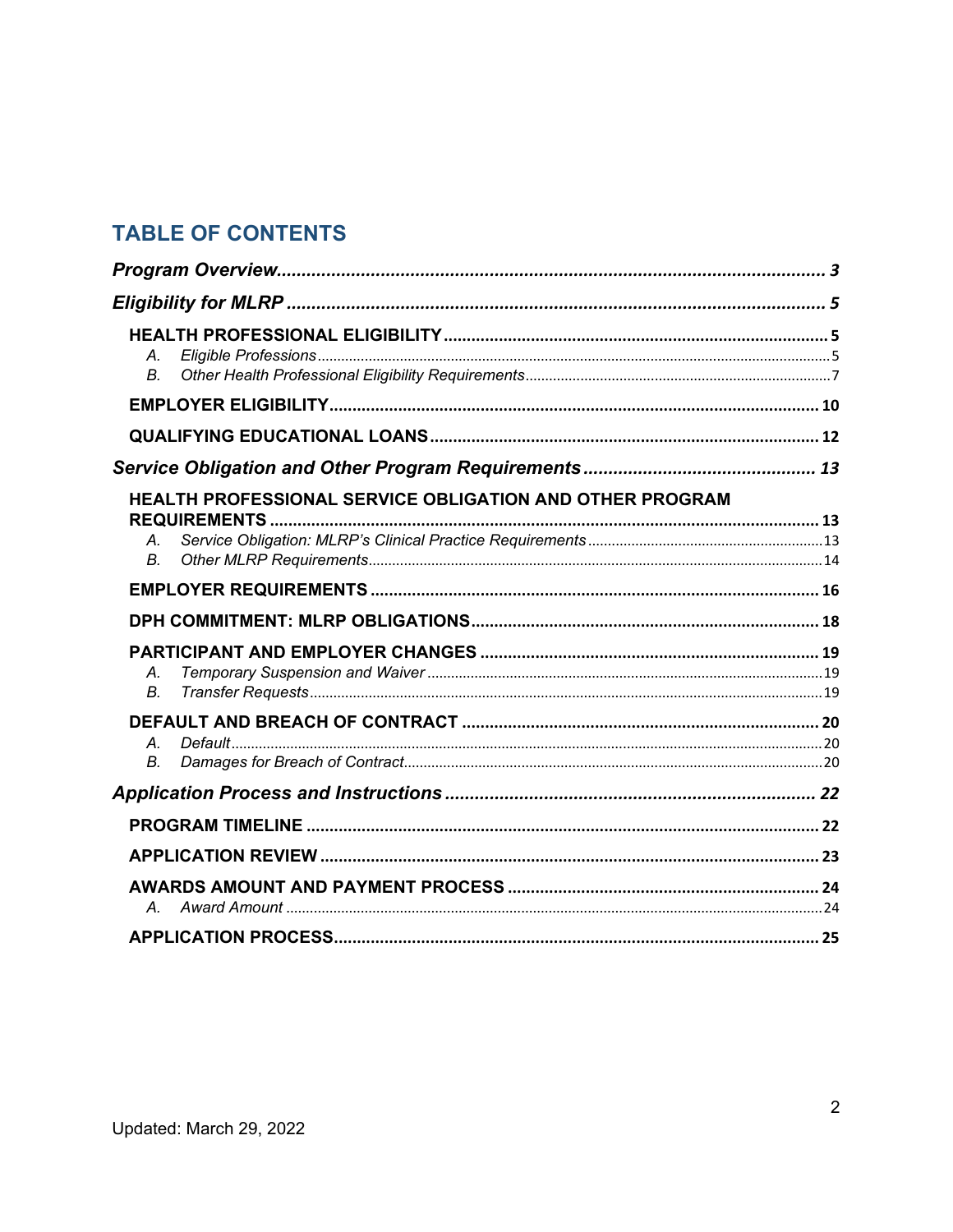# <span id="page-2-0"></span>**Program Overview**

## **Purpose of the Massachusetts Loan Repayment Program (MLRP)**

The purpose of the Massachusetts Loan Repayment Program for Health Professionals (MLRP) is to increase Massachusetts residents' access to primary care in communities that have significant shortages of health care providers and other identified barriers to care. The MLRP repays the educational loans of health professionals who are working in eligible healthcare organizations. Initiated in 1990 with funding provided by the U.S. Department of Health and Human Services, this program is supported by a combination of federal and state funds. It is a program of the Massachusetts Department of Public Health's (DPH's) Health Care Workforce Center and is managed by the Massachusetts League of Community Health Centers.

The MLRP is committed to achieving health equity by promoting racial justice, addressing institutional and structural racism, and increasing access to health care through supporting health professionals working in underserved communities

## **Who Is Eligible for MLRP?**

MLRP provides educational loan repayment up to \$50,000 for a range of health professionals who provide outpatient primary health care services, outpatient behavioral health services and substance use treatment and recovery services. Eligible employers must be public or nonprofit healthcare organizations with practice sites that are located in a federally designated Health Professional Shortage Area (HPSA) or for substance use disorder services (SUD), that provide SUD outpatient or residential treatment and recovery services.

## **How Does the Program Work?**

Eligible health professionals apply directly to the

## program inclusive of an employer application. Health professionals must commit to two years of full-time work, or the equivalent extended commitment of part-time work (e.g., a eligible health care organization.

20-hour work week will mean a four-year contract), providing health services in an

## **What is a HPSA?**

A Health Professional Shortage Area (HPSA) is a geographic area, population group, or health care facility that has been designated by the Health Resources and Services Administration (HRSA) as having a shortage of health professionals. Go to HPSA Find [\(https://data.hrsa.gov/tools/s](https://data.hrsa.gov/tools/shortage-area) [hortage-area\)](https://data.hrsa.gov/tools/shortage-area) to see if your employer qualifies.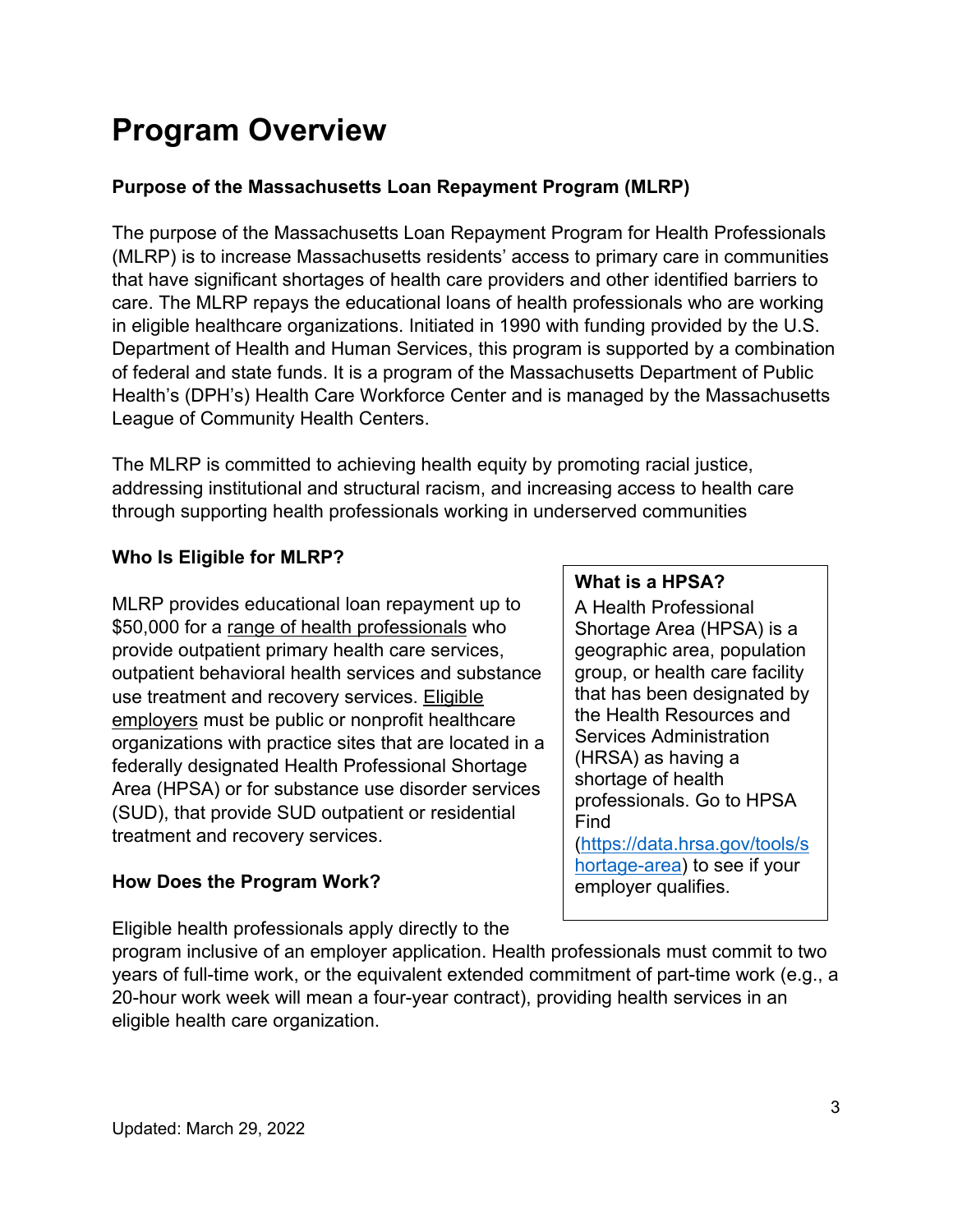#### **How to Use This Guide**

This guide provides information about the program and helps health professionals and their employers decide if they are eligible for the program. The guide is updated annually to reflect the current program requirements based on available funding. For a short summary of changes made annually, see the [FAQ](https://massleague.org/Programs/WorkforceDevelopment/2022MLRPFAQs.pdf) for the current year. This guide also provides applicants and their employers with information about their obligations if accepted to the program and the consequences of not meeting those obligations. A short description of how to apply is at the end of this document.

If after reviewing this guide, you still have questions, please submit them via email to: **MLRP@massleague.org**

#### **Acknowledgments**

*This program is supported in part by the Health Resources and Services Administration (HRSA) of the U.S. Department of Health and Human Services (HHS) under grant number H56HP00093 Bureau of Clinician Recruitment and Service, Grants to States for Loan Repayment. The information or content and conclusions in this document are those of the author and should not be construed as the official position or policy of, nor should any endorsements be inferred by HRSA, HHS or the U.S. Government.* 

The MLRP reserves the right to amend or change this program guide, including criteria for eligible health care organizations and sites, depending on assessment of workforce needs and amendments to federal and/or state law.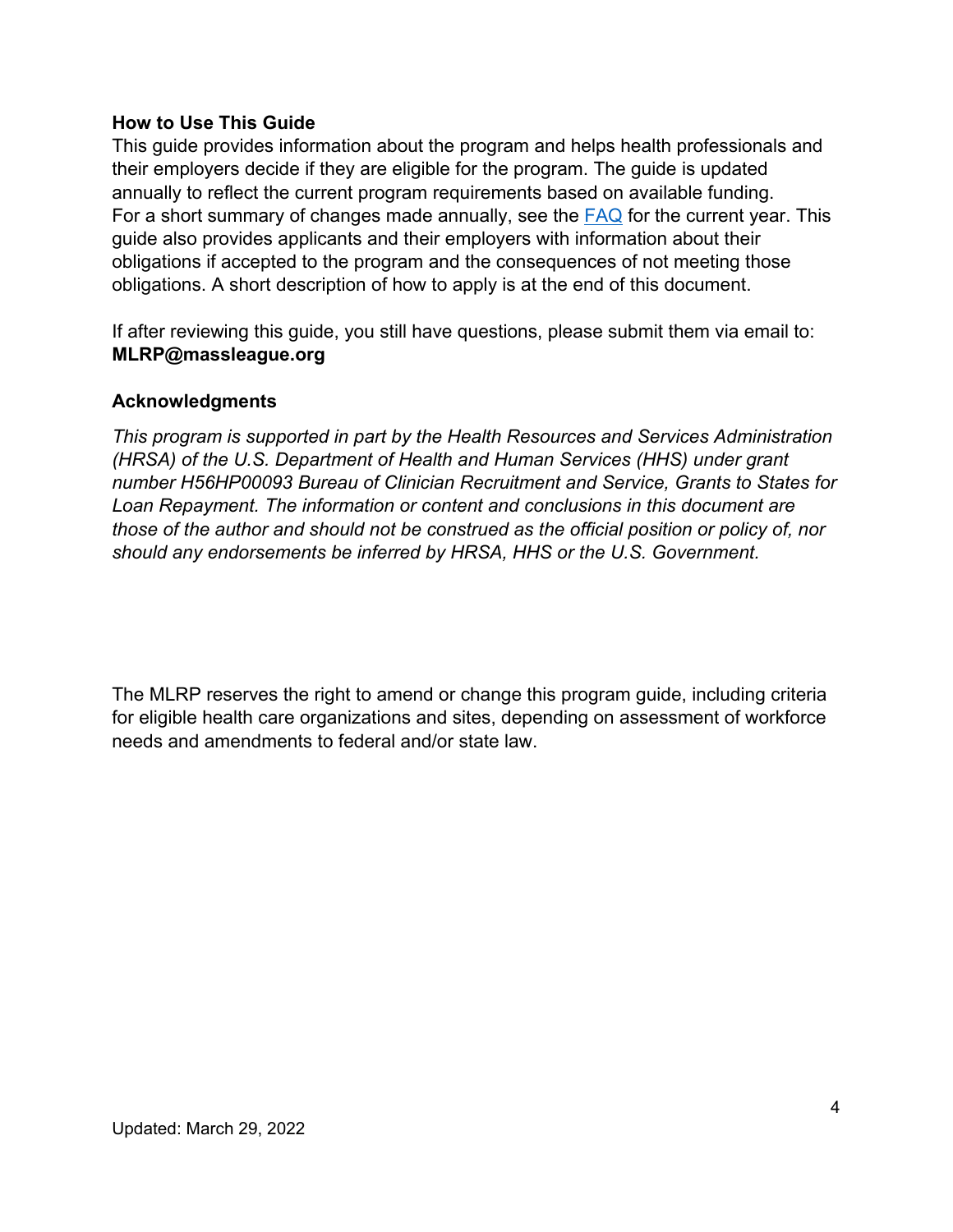# <span id="page-4-0"></span>**Eligibility for MLRP**

Both the health professional applicant and their employer must meet eligibility requirements for the health professional to qualify for MLRP. In addition, the loan must be a qualifying education loan. This section provides information on the eligibility requirements.

## <span id="page-4-1"></span>**HEALTH PROFESSIONAL ELIGIBILITY**

## <span id="page-4-2"></span>*A. Eligible Professions*

MLRP is available for a variety of health professionals who provide services in outpatient primary care settings, outpatient behavioral health settings, and outpatient or residential substance use disorder (SUD) treatment settings. Eligibility is dependent on federal and state resources and changes annually due to state needs and funding availability. This guide is updated annually to incorporate any eligibility changes.

The chart below lists all the types of providers eligible for MLRP.

#### **Table 1: Eligible Health Professions for MLRP**

#### *Eligible Health Professions for Massachusetts Loan Repayment Program*

#### **Advanced Practice Registered Nurses, APRN**

Eligible professions under this category include Certified Nurse Practitioners (with certifications in adult, family, geriatrics, pediatrics, psychiatric and women's health), Certified Nurse Midwives, Psychiatric Clinical Nurse Specialists, and Clinical Nurse Specialist who are providing primary care. All APRNs must have a Massachusetts registered nurse license, APRN authorization, and maintain current certification.

#### **Dentists, DDS & DMD**

General Practice Dentists, including pediatrics, are eligible for MLRP. Individuals must be fully licensed to apply.

#### **Doctor of Osteopathic and Allopathic Medicine, DO & MD**

Physicians who practice family medicine and osteopathic general practice, geriatrics, internal medicine, pediatrics, psychiatry, obstetrics, and gynecology are eligible. Applicants must have completed a residency training program.

#### **Health Service Psychologists, HSP**

Clinical or Counseling Psychologists with a Ph.D. or equivalent are eligible.

#### **Licensed Independent Clinical Social Workers, LICSW**

Licensed Independent Clinical Social Workers with a master's or doctoral degree in social work are eligible.

#### **Licensed Professional Counselors, LPC**

Licensed Professional Counselors with a master's or doctoral degree with a major study in counseling are eligible.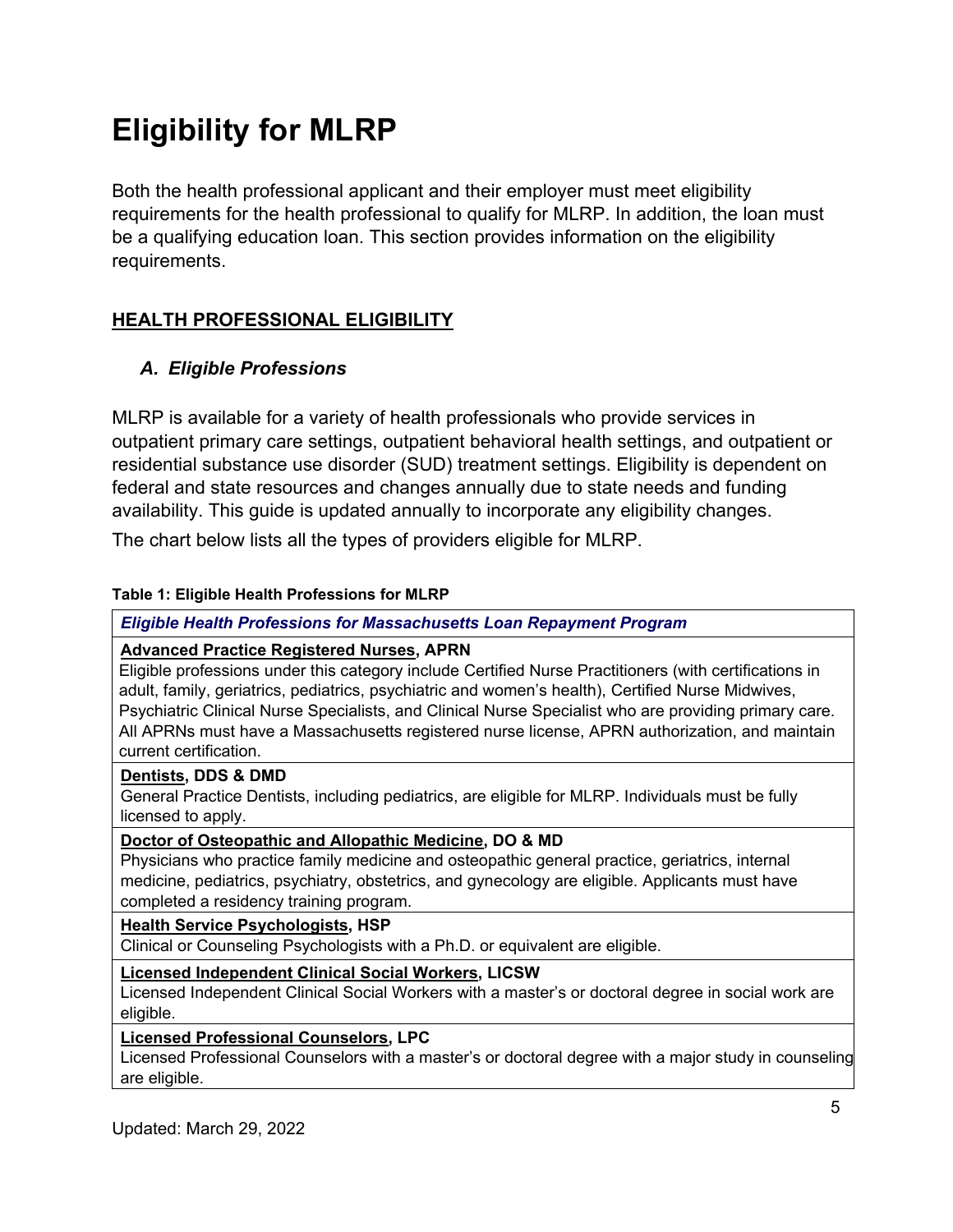#### **Marriage and Family Therapists, MFT**

Marriage and Family Therapists with a master's or doctoral degree with a major study in marriage and family therapy are eligible.

#### **Mental Health Counselors, MHC**

Mental Health Counselors with a master's or doctoral degree with a major study in counseling are eligible.

#### **Pharmacist, PharmD [right acronym?]**

Eligible Clinical Registered Pharmacists must practice in one of the following locations (that also meets the HPSA requirement for employers):

- Critical Access Hospital (CAH) affiliated with a qualified outpatient service,
- Small Rural Hospital affiliated with an outpatient service, as defined in Massachusetts hospital regulations or
- Community Health Center located in rural or urban areas.

#### **Physician Assistant, PA**

PAs who practice adult, family, pediatrics, women's health, psychiatry/mental health, and geriatric medicine are eligible.

#### **Registered Dental Hygienists, RDH**

Registered Dental Hygienists, including pediatrics, are eligible for MLRP.

**Substance Use Disorder (SUD) Clinicians, LADC-I; LADC-II or CADC-I; CADC-II, and Bachelor's Level SUD Services Professionals interested in becoming Licensed**

Eligible Categories of SUD Clinicians include those practicing in outpatient and residential settings: **1) LADC-Is and CADC-IIs Practicing in a Health Professional Shortage Area** 

Eligible clinicians are master's level trained SUD clinicians who are practicing in a designated Primary Care or Mental Health HPSA.

#### **2) LADC-Is and CADC-IIs Not Practicing in a Health Professional Shortage Area**

Eligible clinicians are LADC-Is and CADC-IIs who are not working in a HPSA practice site. This category is dependent on available state resources and may have limited funding, as federal resources cannot be used for providers not in a HPSA.

#### **3) LADC-IIs and CADC-Is Practicing in or outside a Health Professional Shortage Area**

Eligible clinicians are LADC-IIs and CADC-Is (non-master's level licensed professionals) practicing in or outside a HPSA. This category is dependent on available state resources and may have limited funding, as federal resources cannot be used for awards to LADC-IIs or CADC-Is.

#### **4) Non-licensed, Bachelors-Level SUD Clinicians**

Eligible clinicians are SUD clinicians who are not yet licensed or certified but are working in an SUD treatment or recovery services setting. These practitioners must have already earned a bachelor's degree and be interested in, or working towards, becoming a LADC or CADC. The intent is to relieve some of the financial burden of the SUD practitioner's existing educational loan debt to allow them to pursue the additional educational requirements needed to become licensed or certified. This category is dependent on available state resources and may have limited funding, as federal resources cannot be used for providers not in a HPSA.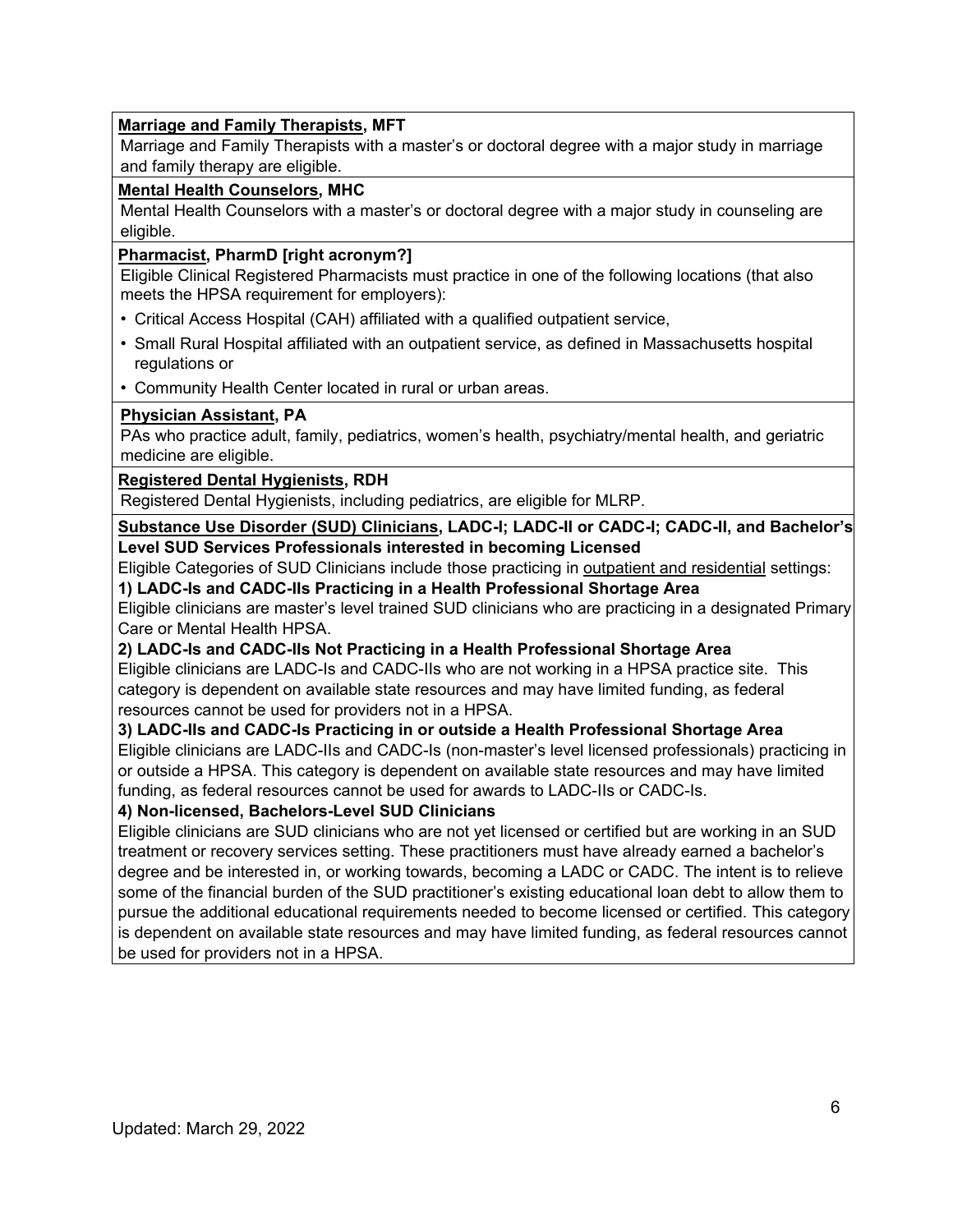## <span id="page-6-0"></span>*B. Other Health Professional Eligibility Requirements*

In addition to working in an eligible profession (listed above), health professionals must meet the following eligibility requirements:

- 1. Be a United States citizen or naturalized citizen.
- 2. Have completed a course of study required to practice independently without supervision, with the exception of SUD counselors.
- 3. Have a current and non-restricted license to practice in the Commonwealth of Massachusetts, with the exception of SUD counselors, and affirm that to the best of their knowledge, there is no pending investigation or disciplinary proceeding related to this license. Any licensed health professional with knowledge of a current investigation into their professional conduct must wait until the investigation is completed before applying.
- 4. Provide lender information to the MLRP for the purpose of verifying outstanding loan amounts and confirming the use of the award toward the health professional's outstanding loan balance including providing up-to-date information on loans prior to loan repayment program processing of actual payment to confirm current debt, loan payment priorities, address, and account number accuracy.
- 5. Have completed any other service commitments and/or not owe a service or contractual obligation to any other federal/state/local government or other entity for health professional service. Having another (simultaneous) service obligation is disallowed at any time during the MLRP contract service-period, whether the non-MLRP obligation was incurred before or after initiation of the MLRP contract, with the exception of the Public Service Loan Forgiveness Program.
	- a. Conflicting health professional service may include incentive programs that benefit the employer and the health professional.
	- b. Certain bonus clauses in employment contracts may impose a service obligation.
	- c. *Armed Forces Exception:* Individuals in a reserve component of the Armed Forces are eligible to participate in the MLRP. Placement opportunities may be limited by the MLRP in order to minimize the impact that a deployment would have on the vulnerable populations served by the reservist.
		- i. Military training or service performed by reservists will not satisfy the MLRP service commitment. If a participant's military training and/or service, in combination with the participant's other absences from the service site, will exceed approximately 7 weeks per service year, the participant should request a suspension of their service obligation. The MLRP service obligation end date will be extended to compensate for the break in MLRP service.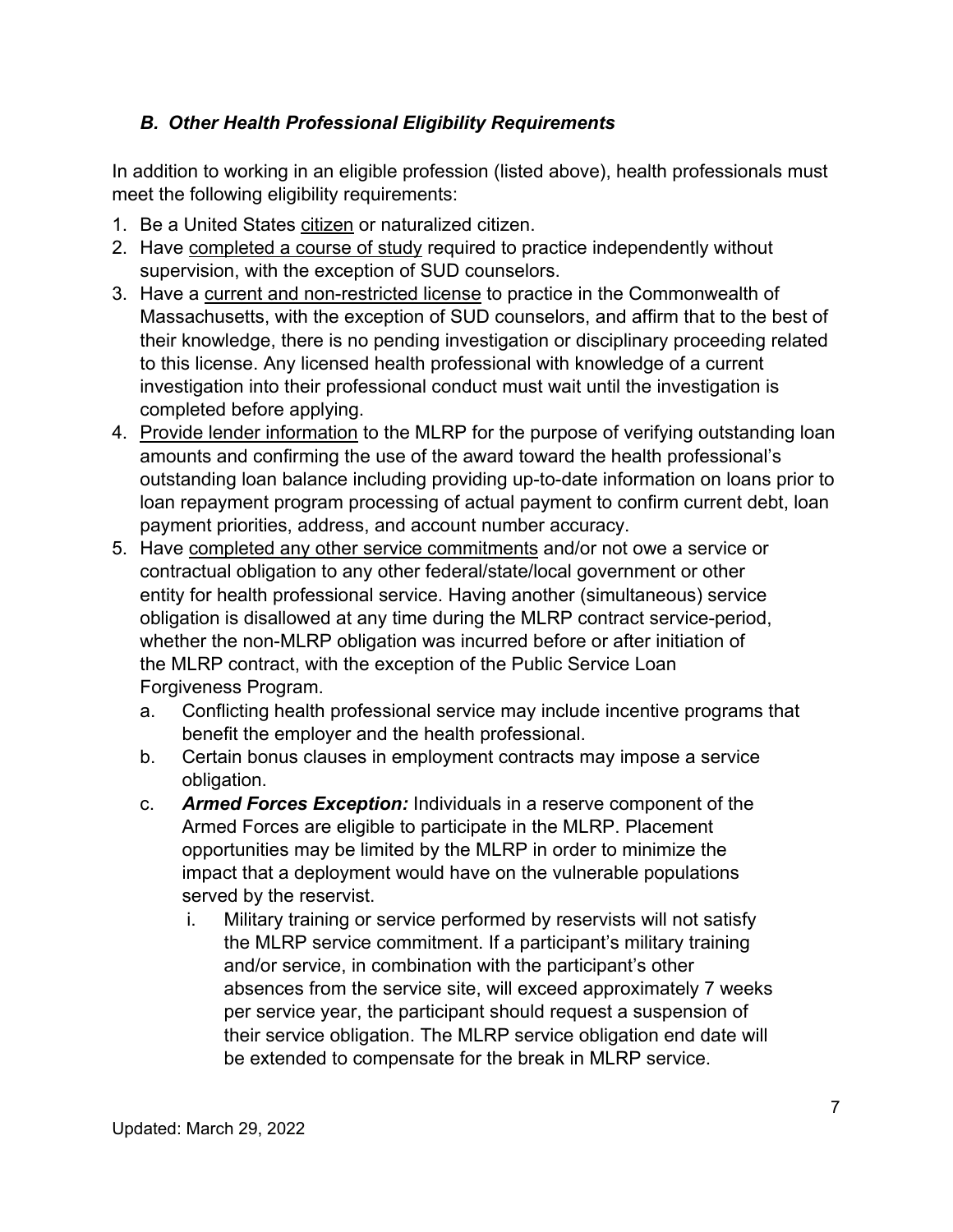- ii. If the approved MLRP site where the reservist is serving at the time of their deployment is unable to reemploy that reservist, the MLRP will reassign the participant to another MLRP approved service site to complete his or her remaining MLRP service commitment. Because it is sometimes difficult to identify shortterm assignments, a participant may be asked by the service site to sign an employment contract which extends beyond the completion date of his or her MLRP service commitment.
- 6. Have no judgement lien against your property for a debt owed to the United States.
- 7. Have not defaulted on any federal or state payment obligations. This includes obligations where the creditor now considers them to be in good standing.
- 8. Have not breached a prior service obligation to the military, federal/state/local government, or other entity. This includes any obligation that has been satisfied subsequently.
- 9. Have no federal debt written off as uncollectible (pursuant to 31 U.S.C. 3711(a)(3)) or have no federal service or payment obligation waived.
- 10.Agree to the following conditions:
	- a. To building a long-term practice in an underserved community and remain with your employer for the contracted commitment and meet the hourly requirement for direct clinical contact during the entire service obligation;
	- b. To provide primary care, behavioral health, or SUD treatment/ recovery services as defined in this program guide and agree not to discriminate on the basis of the patient's ability to pay for such care;
	- c. To provide a minimum of two years (24 months) of full-time employment or part-time equivalent from the time of MLRP-contract initiation as part of this program;
	- d. To maintain current contact information on file with the MLRP including bank information, email, telephone, and USPS mailing address. Notify the MLRP within ten days of a change of any of this information or other relevant contractual information;
	- e. To notify the MLRP at least two weeks prior to the start of a scheduled leave of 30 days or more (e.g., family, medical, personal, military leave, or state or national emergency). The following information should be included in the notice: type of leave, start date, end date or estimated end date, and whether the leave is paid or unpaid. The time spent on extended leave from clinical practice will not count toward the health professional's MLRP obligation. In this event, the MLRP will extend the end date of this contract to ensure that the health professional delivers 24 months of clinical primary health care services;
	- f. After the contract term has ended, to respond to reasonable requests for information from the MLRP regarding practice type, site, and professional experiences in order to facilitate periodic evaluation of the MLRP; and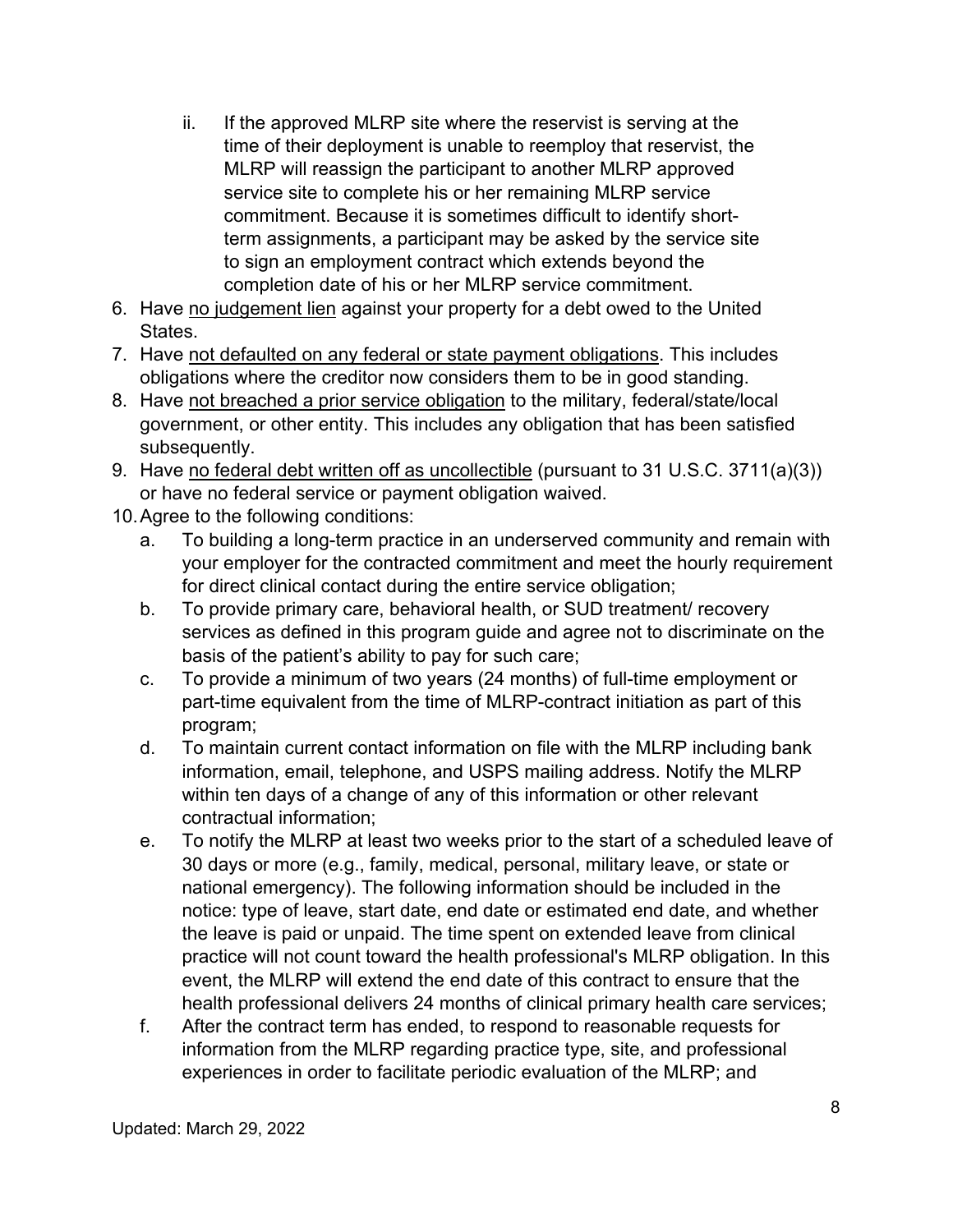g. To acknowledge that the amount awarded varies per applicant depending upon discipline and the availability of state and federal funds and that payments will be made directly to a qualified lender.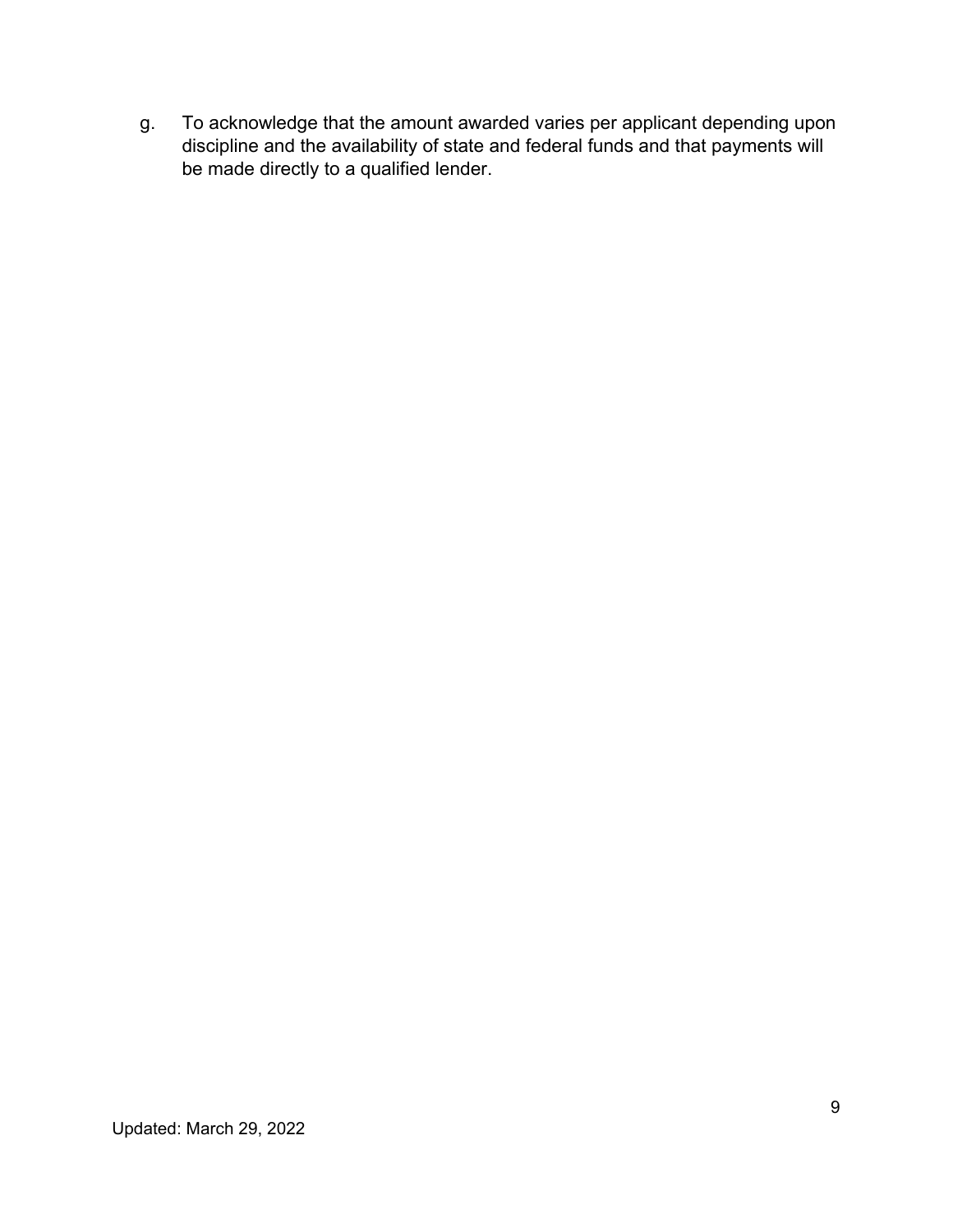### <span id="page-9-0"></span>**EMPLOYER ELIGIBILITY**

Practice sites (and their sponsoring healthcare organizations, if different) must be meet all the following requirements to be an eligible employer for the health professional applicant:

- 1. Be public or nonprofit facility that delivers one of the following services:
	- a. outpatient primary health care services,
	- b. outpatient behavioral health services, or
	- c. outpatient and/or residential SUD treatment and/or recovery services.
- 2. Meet HSPA requirements or meet state SUD services requirements.
	- a. **HPSA**. The facilities must be located in a federally designated Health Professional Shortage Area (HPSA) or a Mental Health Professional Shortage Area, or be a federally identified Auto-HPSA in order to be eligible. The health professional applicant's discipline and the HPSA designation must match (e.g., dental, primary care, or mental health). Pharmacists and substance use disorder (SUD) clinicians can work at a site located in either a Primary Care Health Professional Area (HPSA) OR a Mental Health Professional Shortage Area in order to be eligible. Go to HPSA Find [\(https://data.hrsa.gov/tools/shortage](https://data.hrsa.gov/tools/shortage-area)[area\)](https://data.hrsa.gov/tools/shortage-area) to see if your employer qualifies.
		- i. *School-Based Health Centers* located in a HPSA and recognized by the Massachusetts Department of Public Health or a satellite of a Federally Qualified Health Center (FQHC) are eligible employers. Applicants must provide direct patient care services at the school-based health center to be eligible for MLRP. For a list of school based health centers recognized by the Department of Public Health go t[o](https://www.mass.gov/service-details/directory-of-school-based-health-centers) [https://www.mass.gov/service-details/directory-of-school](https://www.mass.gov/service-details/directory-of-school-based-health-centers)[based-health-centers.](https://www.mass.gov/service-details/directory-of-school-based-health-centers) If the school-based health center is not open year-round, with sufficient patient visits to meet the clinical service requirements described in *[Service Obligation](#page-12-1)*  **[Section](#page-12-1)**, the applicant is required to work at another eligible site either connected to the sponsoring FQHC or to another eligible health care facility during the period the school-based health center is closed. MLRP participants at school-based health centers who either fail to provide required documentation that they are meeting MLRP practice requirements at the school-based health center year-round or who fail to obtain additional employment necessary to maintain compliance with MLRP clinical practice requirements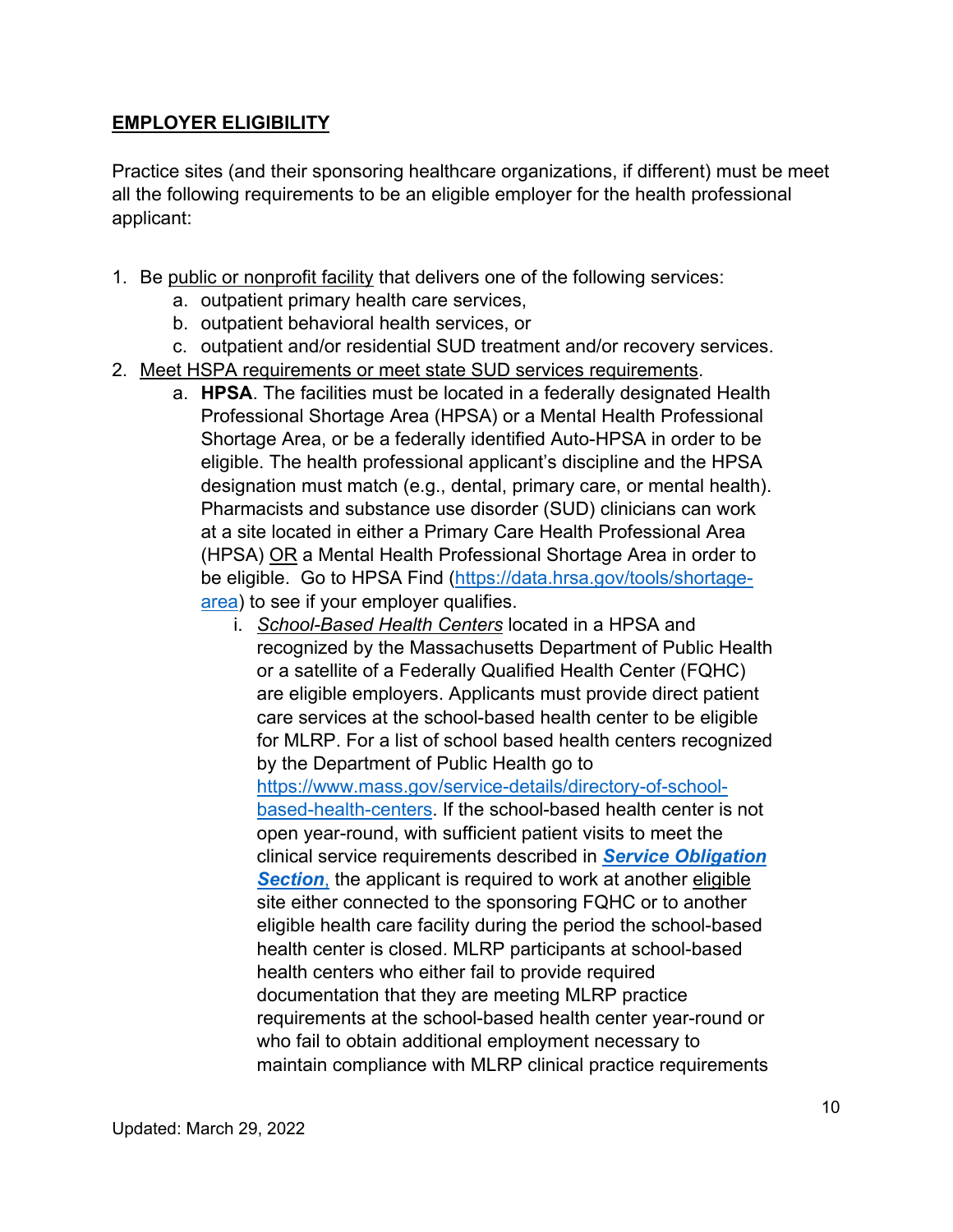may be placed in default of their contract's MLRP service obligation.

- b. **SUD Provider Service Requirements.** Employers who offer SUD services, both residential and outpatient, are eligible. Funding for loan repayment comes from federal and state sources. Regardless of whether state or federal funds are used to repay the applicant's educational loans, all requirements of the MLRP program must be met by the applicant.
- 3. Organizations must complete the "Section II. Employer Information" for each application, and submit with the health professional's entire application. Organizations may support a maximum of three health professional applicants per program year. The submission of an application, or of multiple applications per employer, does not guarantee an award.
	- a. Agencies or facilities submitting more than one application must coordinate all applications through one identified employer contact that is known to the Massachusetts League of Community Health Centers or DPH.
	- b. Agencies or facilities submitting more than one application must clearly prioritize (rank order) all applications submitted under the employer section of the application.
	- c. Among applicants from the same agency, the program will prioritize applicants that have practice sites in different counties or geographic regions to serve as many areas of the state as possible.
- 4. Accept public insurance and offer discounted services to low-income, uninsured patients on a sliding fee scale [\(http://aspe.hhs.gov/poverty/\)](http://aspe.hhs.gov/poverty/) with discounts based on income levels.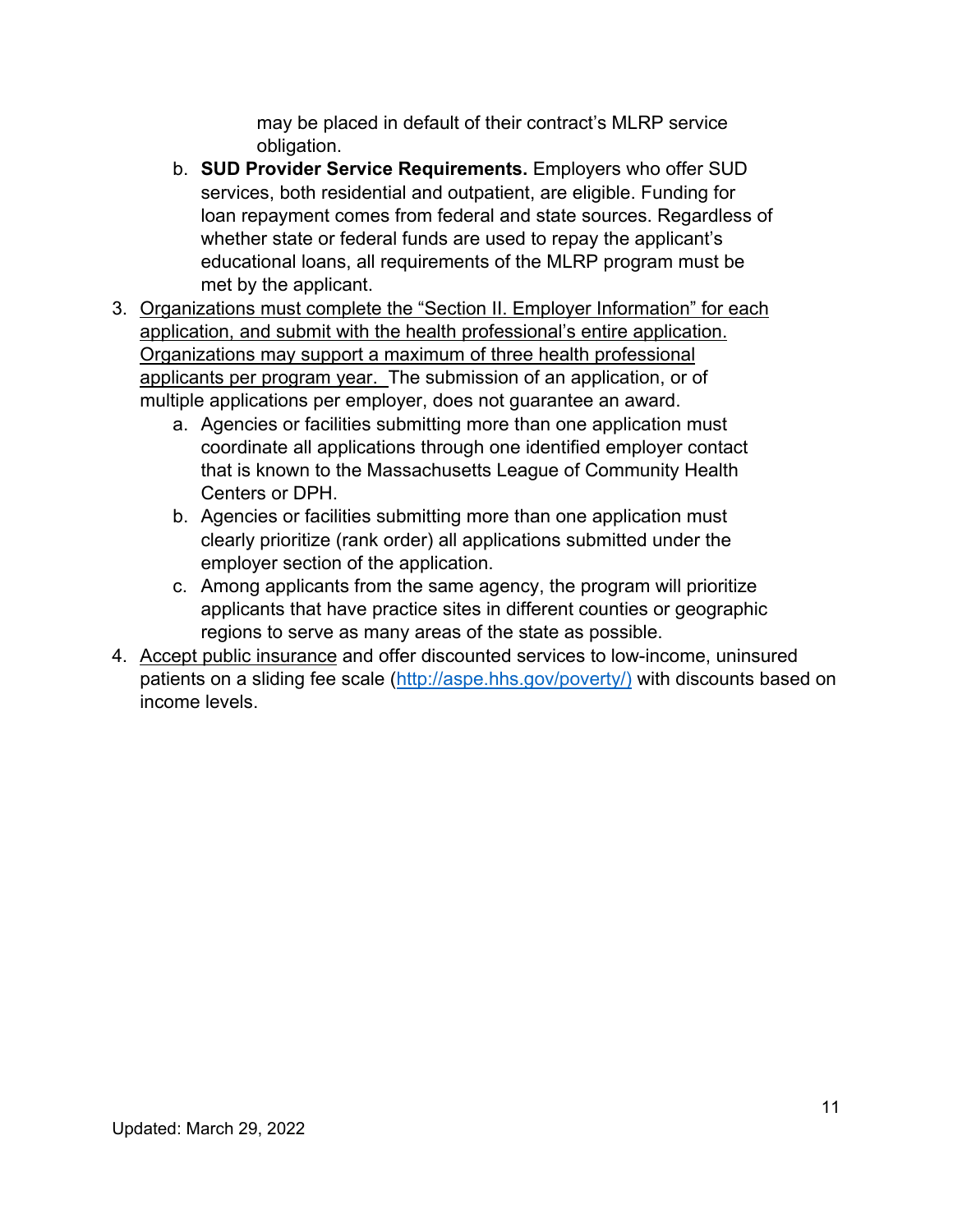## <span id="page-11-0"></span>**QUALIFYING EDUCATIONAL LOANS**

Qualifying educational loans are government and commercial loans for actual costs paid for tuition and reasonable educational and living expenses related to the undergraduate or graduate level education of the applicant that resulted in a degree for a MLRPqualifying profession (see Table 1). Applicants must provide to MLRP a copy of all qualifying loan documentation (e.g., promissory notes). Government loans are loans that are made by federal, state, county or city agencies that are authorized by law to make such loans. Commercial loans are defined as loans made by banks, credit unions, savings and loan associations, insurance companies, schools, and other financial or credit institutions which are subject to examination and supervision in their capacity as lenders by an agency of the United States or of the State in which the lender has its place of business.

The following educational loans are NOT eligible for repayment:

- 1. Loans that were consolidated with any other type of debt (non-educational) or another person's debt;
- 2. [HRSA Primary Care Loans;](http://www.hrsa.gov/loanscholarships/loans/primarycare.html)
- 3. [Parent Plus loans;](https://studentaid.gov/understand-aid/types/loans/plus/parent)
- 4. Loans from a family member or friend;
- 5. Personal lines of credit;
- 6. Loans not obtained from a government entity or commercial lending institution;
- 7. Loans that have been repaid in full; and
- 8. Loans for which the associated documentation does not identify the loan as applicable to undergraduate or graduate education.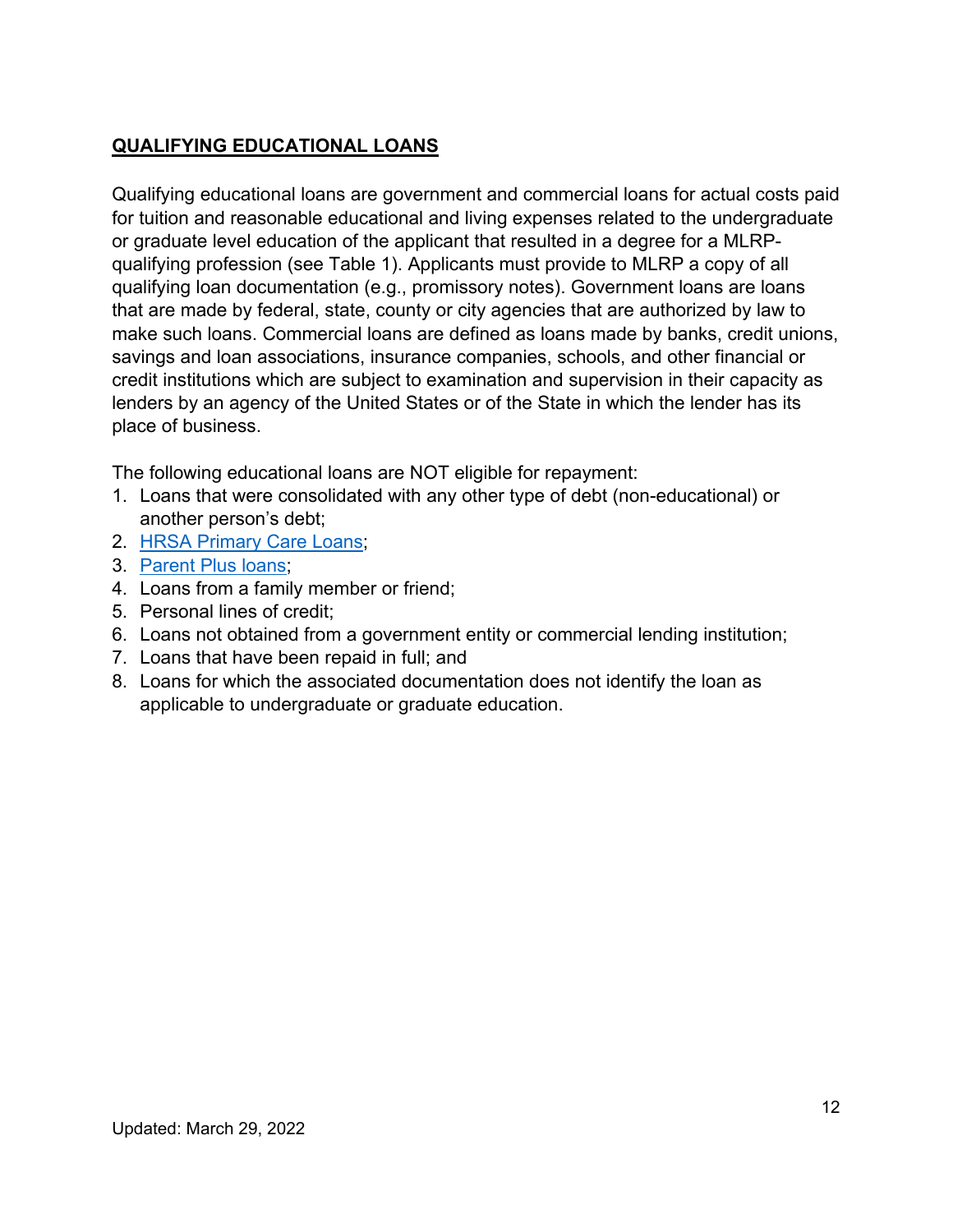# <span id="page-12-0"></span>**Service Obligation and Other Program Requirements**

This section outlines the MLRP service obligations and other program requirements for program participants and their employers. Failure to meet the service obligation and program requirements can result in loss of support from the MLRP program. Read this section carefully to ensure you understand the commitments you and your employer are making to the program prior to accepting MLRP repayments. In addition, this section outlines MLRP obligations to program participants, the process to follow for participant status changes, and the process for default and/or breach of contract by the participant.

## <span id="page-12-1"></span>**HEALTH PROFESSIONAL SERVICE OBLIGATION AND OTHER PROGRAM REQUIREMENTS**

MLRP health professionals have to meet certain clinical practice requirements (service obligation) and other program requirements to maintain their status with MLRP.

## <span id="page-12-2"></span>*A. Service Obligation: MLRP's Clinical Practice Requirements*

- 1. Program participants must provide a minimum of two years (24 months) of full-time employment or part-time equivalent from the time of MLRP-contract initiation to maintain status in the program.
	- a. "Full-time clinical practice" is defined as a minimum of 40 hours per week in a clinical practice, for a minimum of 45 weeks per service year.
	- b. Part-time practice must be at least 20 hours per week (but not more than 39 hours per week) in exchange for an increase in the period of the service commitment contract (e.g., a 20-hour work week will mean a 4-year contract), for a minimum of 45 weeks per service year.
	- c. Time spent in an "on call" status does not count toward the 40-hour requirement. Participants do not get service credit for hours worked over the required 40 hours/week.
- 2. Administrative or other non-clinical activities (e.g., teaching, research, attending staff meetings) must not exceed 8 hours per week. Time spent in a management or supervisory role, rather than direct patient care, is considered to be an administrative activity.
	- a. *For all health professionals except noted in (b) below:* At least 32 of the minimum 40 hours per week must be spent providing direct patient care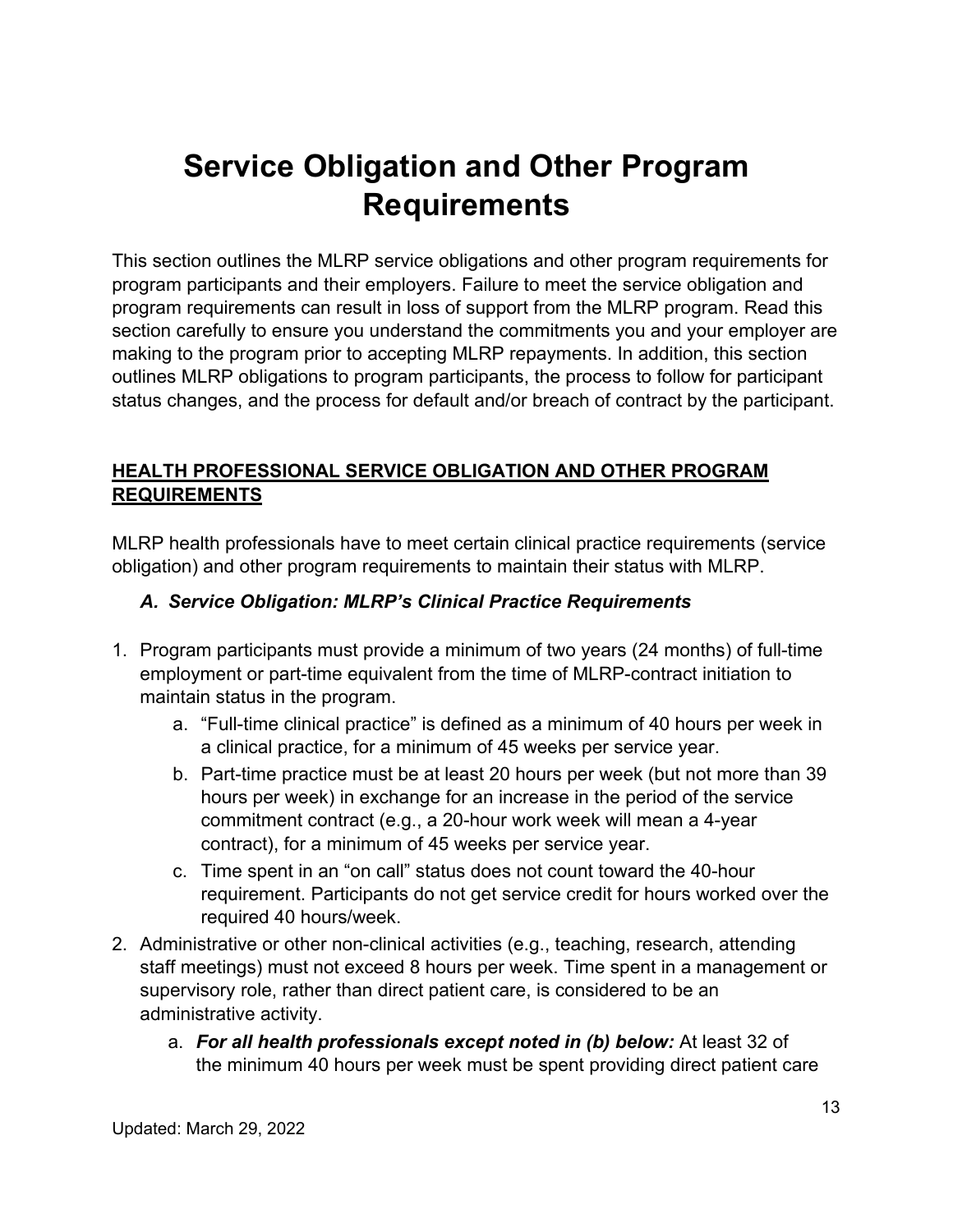in the outpatient ambulatory care setting(s) or residential SUD setting, at the approved service site(s), during normally scheduled office hours. The remaining 8 hours per week may be spent providing clinical services in alternative settings not approved for MLRP (e.g., hospitals, nursing homes, shelters) as directed by the employer or performing practice-related administrative activities. Any time spent in a management or supervisory role, rather than direct patient care, is considered to be an administrative activity.

- b. *For OB/GYN physicians and Certified Nurse Mid-Wives:* At least 21 of the minimum 40 hours per week must be spent providing direct patient care in the outpatient ambulatory care setting(s) at the approved practice site(s), during normally scheduled office hours. The remaining 19 hours of the minimum 40 hours per week may be spent providing clinical services in alternative settings (e.g., hospitals, nursing homes, shelters) as directed by the approved practice site(s) or performing practice-related administrative activities (limited to 8 hours/week).
- 3. No more than 7 weeks (35 work days) per service year can be spent away from the approved service site for vacation, holidays, continuing professional education, illness, or any other reason. If the participant submits documentation supporting the need for absence of longer than 7 weeks, he/she may qualify for a suspension of the service obligation.

## <span id="page-13-0"></span>*B. Other MLRP Requirements*

Additional requirements for the MLRP program participant are listed below.

- 1. Program participant will respond timely and accurately to MLRP requests for information such as loan payment verification and employment/service verification at the approved site.
- 2. Program participant will complete MLRP surveys, including periodic surveys post the commitment period.
- 3. Program participant will be responsiveness to other relevant MLRP inquiries.
- 4. Program participant will provide primary care, behavioral health, or SUD treatment/ recovery services as defined in this program guide and agree not to discriminate on the basis of the patient's ability to pay for such care.
- 5. Program participant will maintain current contact information on file with the MLRP including bank information, email, telephone, and USPS mailing address. Participant will notify the MLRP within ten days of a change of any of this information or other relevant contractual information.
- 6. Program participant will notify the MLRP at least two weeks prior to the start of a scheduled leave of 30 days or more (e.g., family, medical, personal, military leave, or state or national emergency). Participant will provide the following information in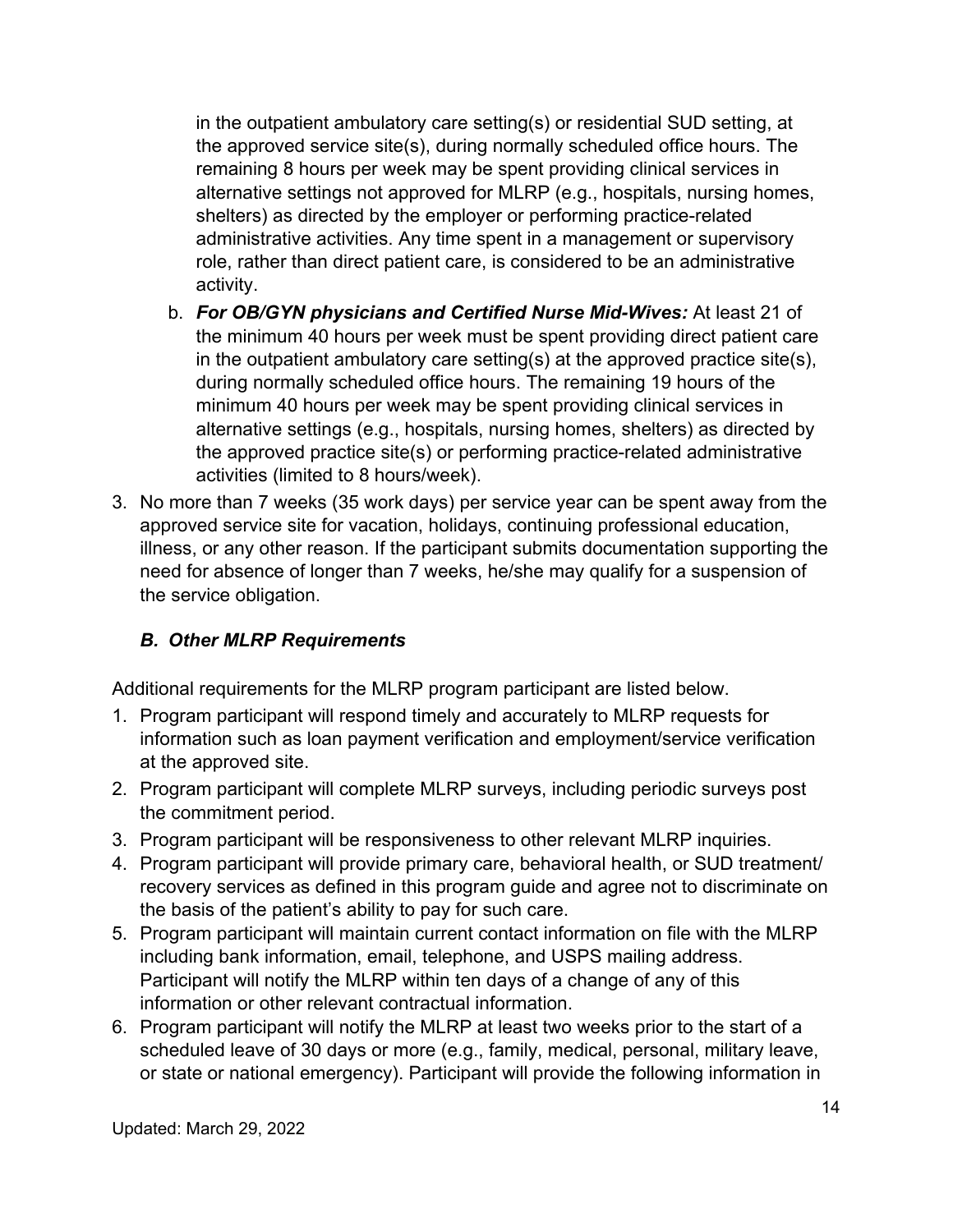the notice: type of leave, start date, end date or estimated end date, and whether the leave is paid or unpaid. The time spent on extended leave from clinical practice will not count toward the health professional's MLRP obligation. In this event, the MLRP will extend the end date of this contract to ensure that the health professional delivers 24 months of clinical primary health care services.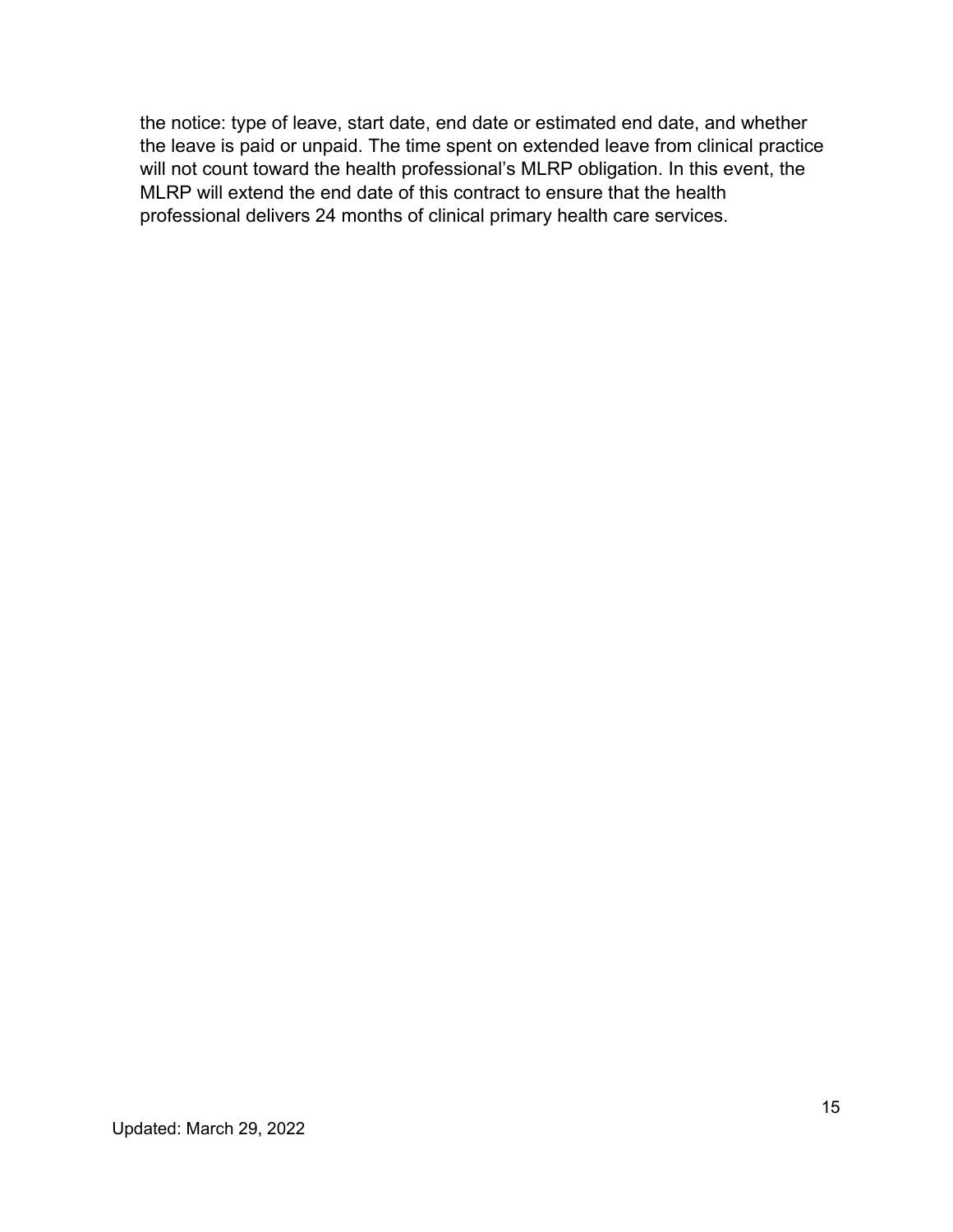## <span id="page-15-0"></span>**EMPLOYER REQUIREMENTS**

All 2021 MLRP employers must agree to adhere to the MLRP guidelines, provide care without discrimination as described above, maintain all necessary licenses, and must be in good standing with MassHealth (Medicaid). MLRP employers (and sites, if different) must continue to be located in a federally designated Health Professional Shortage Area (HPSA) or be a federally identified Auto-HPSA, with the exception of addiction services clinicians. The health professional's discipline and the HPSA designation must continue to match (e.g., dental, primary care, or mental health). However, as mentioned earlier in the Eligibility Section, pharmacists, and substance use disorder (SUD) clinicians can work at a site located in either a Primary Care Health Professional Area (HPSA) OR a Mental Health Professional Shortage Area. For all other disciplines, the HPSA must continue to match the applicant's discipline.

The Employer (and site, if different) agrees to:

- 1. Notify the MLRP in writing at least two weeks prior to the start of the health professional's scheduled leave of 30 days or more (e.g., family, medical, personal, military). The following information should be included in the notice: type of leave, start date, end date or estimated end date, and whether the leave is paid or unpaid. The MLRP will extend the end date of this contract to ensure that the health professional delivers the equivalent of two years of full-time clinical primary health care services.
- 2. Maintain the practice schedule of the MLRP participant at the practice site for the number of hours per week and length of service specified in this agreement. **Any change in practice circumstances is subject to the approval of the MLRP based upon MLRP policy**. The employer must notify the MLRP and receive approval for any changes, at least two weeks in advance of any consideration of permanent changes in the sites or circumstances of the MLRP participant's practice under this agreement.
- 3. Notify the MLRP in writing immediately of the date and circumstances of any early termination of employment or any other substantial change in conditions of employment.
- 4. Provide or ensure that the health professional is provided with space and equipment suitable for the adequate provision of services.
- 5. Continue to employ the health professional throughout their loan repayment contract period.
- 6. Review and abide by the material in this program guide.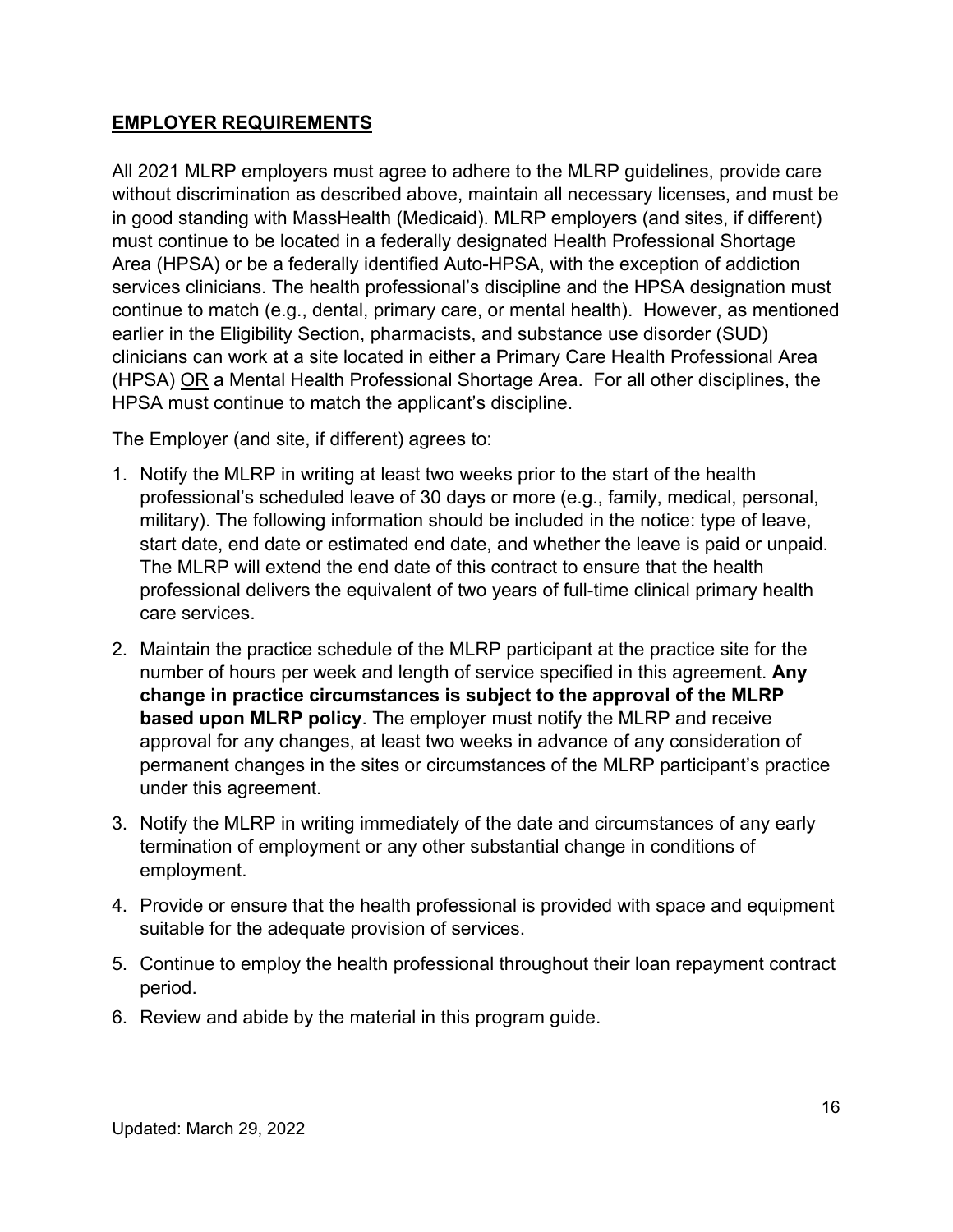- 7. Not use the MLRP award to offset participants' salaries or any of their compensation package. The MLRP award is in addition to participants' salaries which must be based on prevailing rates.
- 8. Provide the organization's Medicaid billing number.
- 9. Agree not to discriminate in the provision of services to individuals based on their ability to pay, race, color, gender, national origin, disability, religion, sexual orientation, or gender identification.
- 10.Provide a supportive environment for clinicians, facilitating mentorship, professional development, and training.
- 11.Use a clinician credentialing process including reference review, licensure verification if applicable, and a query of the National Practitioner Data Bank.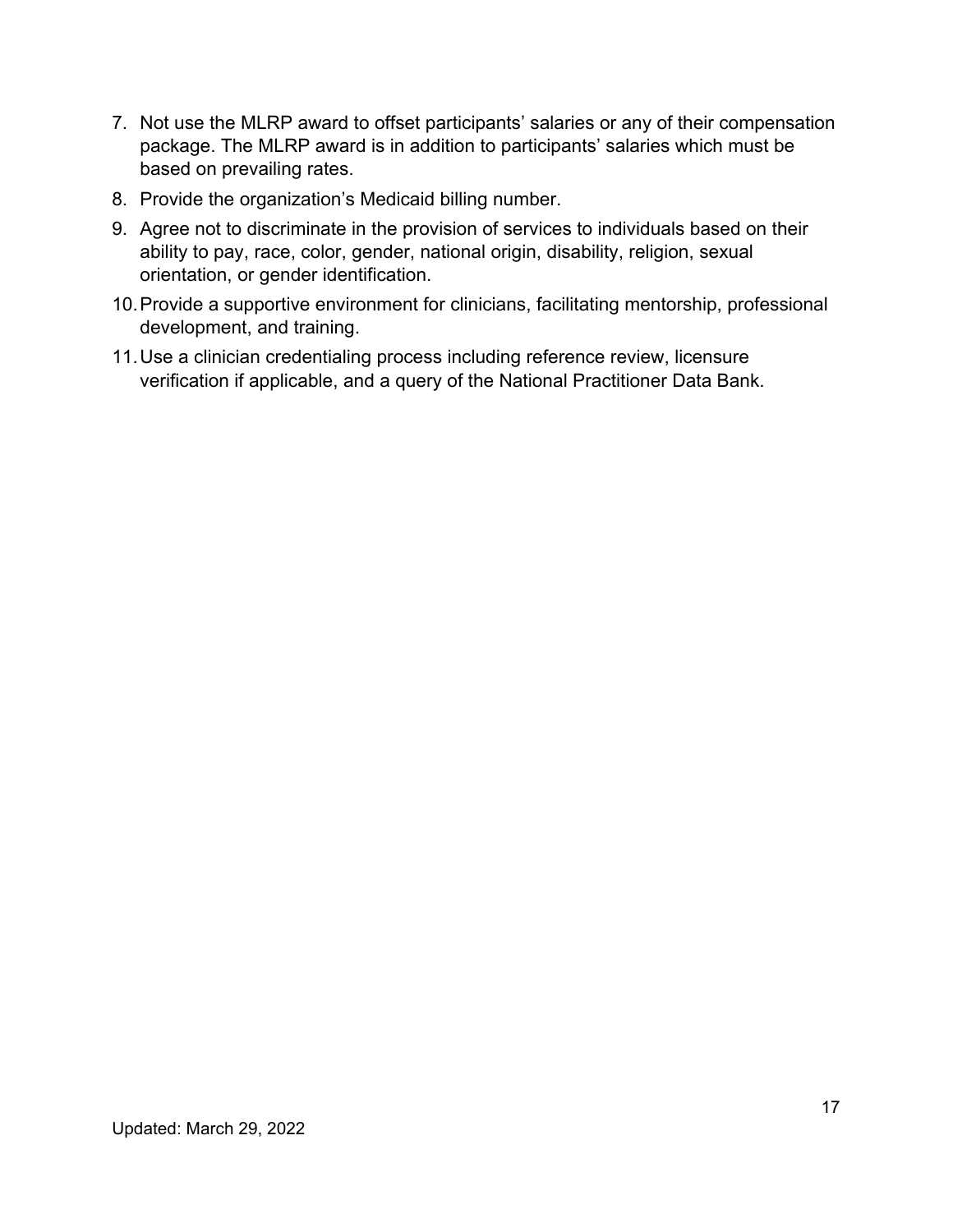## <span id="page-17-0"></span>**DPH COMMITMENT: MLRP OBLIGATIONS**

Subject to the availability of funds and the health professional's compliance with this program guide, DPH agrees to:

- 1. Compensate the health professional in accordance with the terms of the Massachusetts Loan Repayment Program for Health Professionals with direct payment to qualified education loan institutions.
- 2. In the event funds to finance this agreement become unavailable, the MLRP may terminate the agreement upon at least 14-days written notice to the employer and the health professional. Notice shall be delivered by certified mail, return receipt requested, or in person with delivery confirmation. MLRP shall be the final authority as to availability of funds.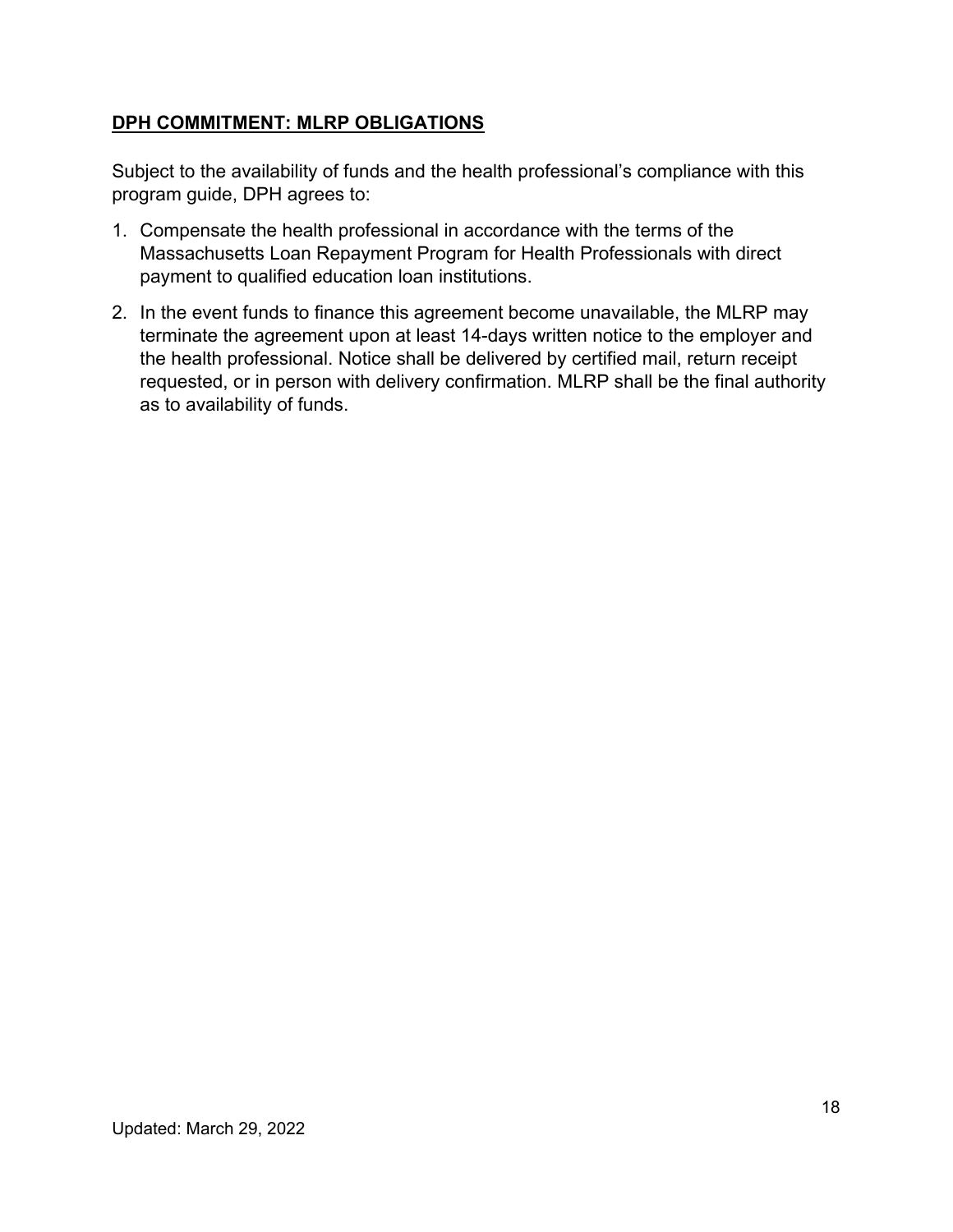## <span id="page-18-0"></span>**PARTICIPANT AND EMPLOYER CHANGES**

The program participant may have changes in their personal or employment circumstances that necessitate changes to their agreement with MLRP. This section details the various options for responding to changes that are not a breach of contract. COVID-19 necessitated employment changes for many MLRP participants. We have highlighted the COVID-19-related requirements in this section.

### **Special COVID-19 Health Emergency Note**

*What if my hours have been reduced due to the COVID-19 Public Health Emergency?* 

If your patient care hours are temporarily reduced from full-time to part-time due to the COVID-19 Public Health Emergency, you can still apply for have a loan repayment award as long as your hours are currently at least 20 hours per week. If you are currently not working full-time, your commitment period will be lengthened beyond the standard 2-year period based on how many hours per week you are working. For example, a 20-hour work week will mean a 4-year service period commitment.

## <span id="page-18-1"></span>*A. Temporary Suspension and Waiver*

The health professional participant may be granted a temporary suspension of the MLRP obligation, consistent with the policies of the employing healthcare organization, if he/she must interrupt their service commitment because of a personal or immediate family illness or another emergency situation. Contract suspension will cover only the period of the medical or other emergency. MLRP must be notified of this interruption in writing within 14 days. In rare instances, MLRP may agree to suspend your service commitment if completing it becomes impossible or would involve an extreme hardship and the health professional becomes permanently unable to meet the service commitment.

## <span id="page-18-2"></span>*B. Transfer Requests*

Transfer requests are considered in extreme situations on a case-by-case basis. An example of when a transfer request might be considered is the closure of the healthcare organization. The health professional must contact the MLRP in writing regarding a request to transfer and include the specifics for this request. Approval for a transfer request should not be assumed. Should a transfer request be approved, the health professional will be expected to continue the service at another qualified site that is both eligible and able to employ the health professional.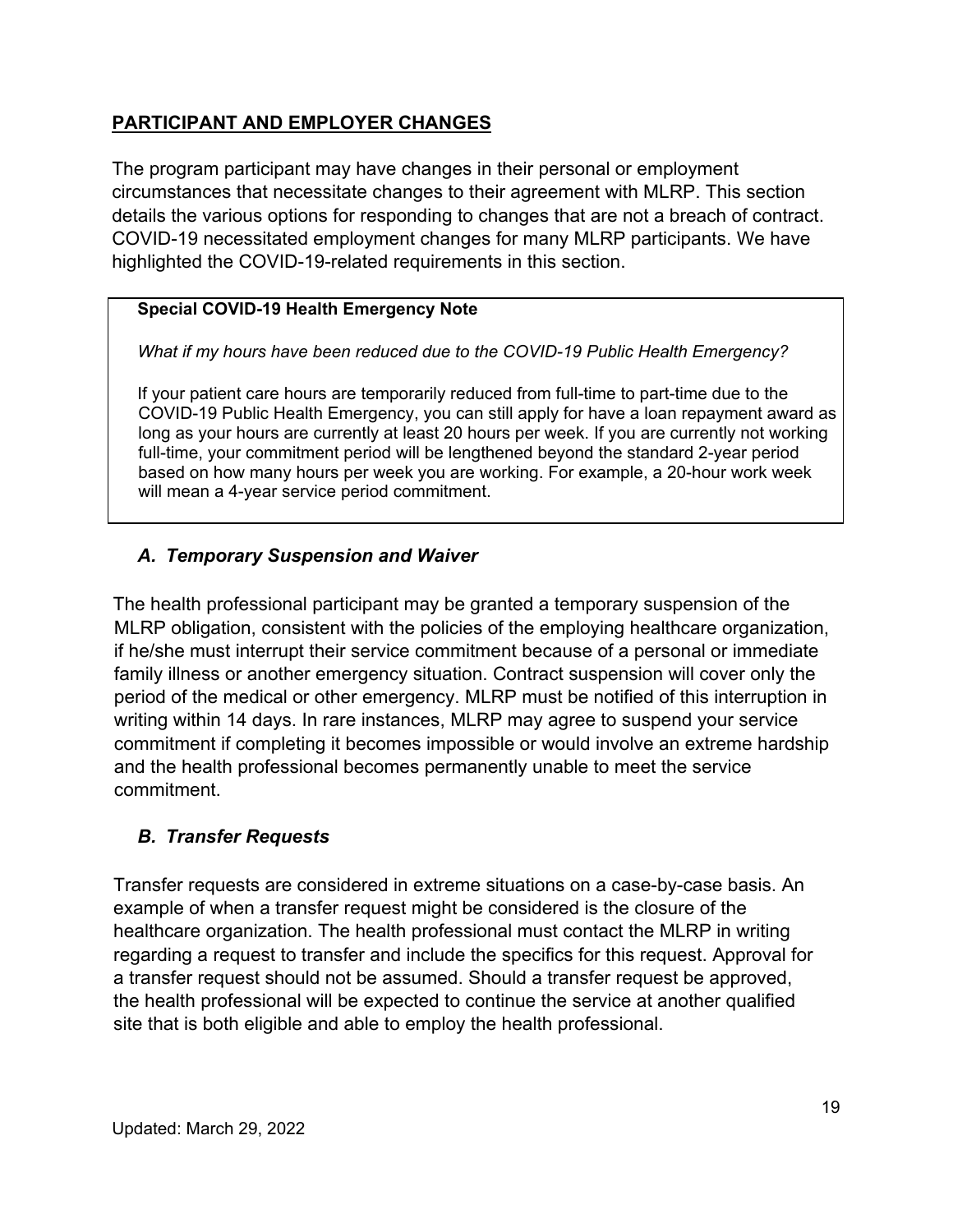## <span id="page-19-0"></span>**DEFAULT AND BREACH OF CONTRACT**

In some cases, the program participant may default on their MLRP obligations and requirements resulting in a breach of contract with the program. If this default does not meet the exceptions above listed under the "**Participant and Employer Changes**" section, the participant may lose their support from the program and, in some circumstance, may have to repay the program. This section discusses what happens when a participant is in default.

## <span id="page-19-1"></span>*A. Default*

MLRP participants are considered to be in default if they do not begin and/or complete the period of obligated service at the employer site in accordance with their MLRP contract, or otherwise fail to comply with the terms of the MLRP guide and contract, even if no monies have yet been disbursed to the participant. When a participant defaults the MLRP service obligation, the MLRP must report the default to federal and state funders of the program. If the health professional leaves the employing healthcare organization/site without prior approval from the MLRP, he/she will be placed in default. Any change in employment other than a temporary suspension or a transfer request as described above, is considered a default of contract.

Further, failure to comply with the terms and conditions of the MLRP and contract shall be regarded by the MLRP as a significant factor in determining the suitability of the health professional, or the employer (and site, if different) for future MLRP applications, as applicants are eligible to reapply for MLRP support once their contract ends (see **Award Amounts Section** below).

## <span id="page-19-2"></span>*B. Damages for Breach of Contract*

The MLRP health professional is required by federal law to pay monetary damages to the MLRP, within one year from the time of the default, as noted below, if he/she fails to fulfill the service obligation or breaches the MLRP agreement. **These penalties are severe. The penalty dollar amounts are severe.** The health professional will be liable to MLRP for an amount equal to the total amount paid by MLRP to the health professional for loan repayment for any period of obligated service not served, and an amount equal to the number of months of obligated service not completed multiplied by \$7,500, and interest on the amount at the maximum legal prevailing rate, as determined by the Treasurer of the United States from the date of breach. The amount that MLRP is entitled to recover will not be less than \$31,000.

All service obligations and penalties shall terminate upon the death of the health professional.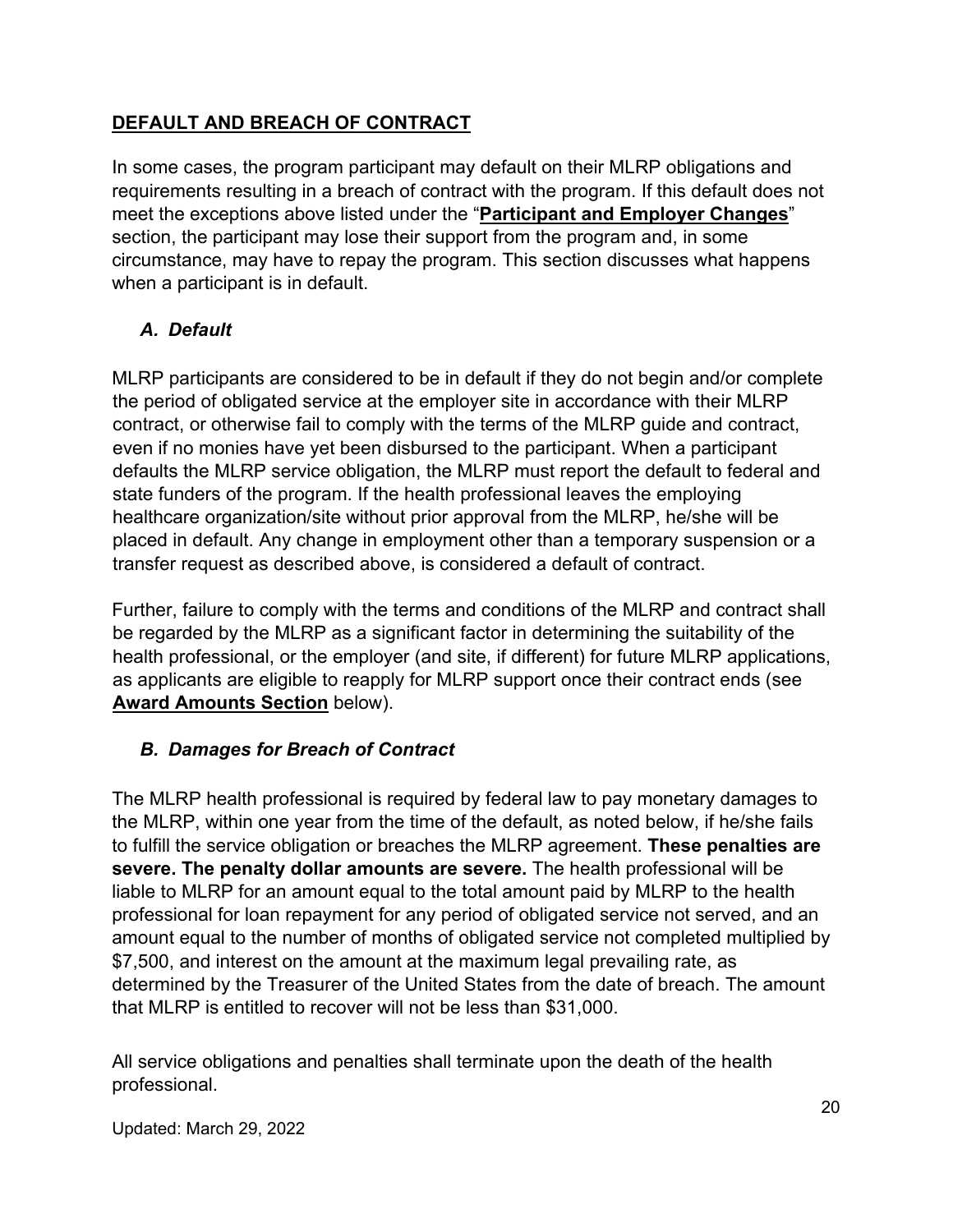Examples of debt calculation using default formula:

Example 1 – Participant defaults after receiving MLRP funds:

Dr. Jones had a 2-year (24-month) service obligation. His MLRP award of \$40,000 was disbursed to him on January 15, 2013. He defaulted on May 1, 2013, after serving 6 months.

- (A) Months not served = 18
- (B) Amounts paid for months not served =  $$40,000 \times 0.75$  (18 months out of 24) =

\$30,000

- (C) Months not served (18) × \$7,500 = \$135,000  $(A) + (B) = $165,000$
- (D) Interest would accrue on  $$165,000$  [(A) + (B)] at the rate of 10.125% per year, based on the default date of May 1, 2013.

Example 2 – Participant defaults before receiving any funds:

Dr. Smith had a 2-year (24-month) obligation and defaulted on February 1, 2013, after serving 3 months and before receiving any funds.

- $(A)$  Months not served = 21
- $(B)$  Amounts paid for months not served = 0
- (C) Months not served (21) × \$7,500=\$157,500  $(A) + (B) = $157,500$
- (D) Interest would accrue on  $$157,500$  [(A) + (B)] at the rate of 10.625% per year, based on the default date of February 1, 2013.

Interest rates and effective dates:

<http://www.hhs.gov/asfr/of/finpollibrary/chronorates.html>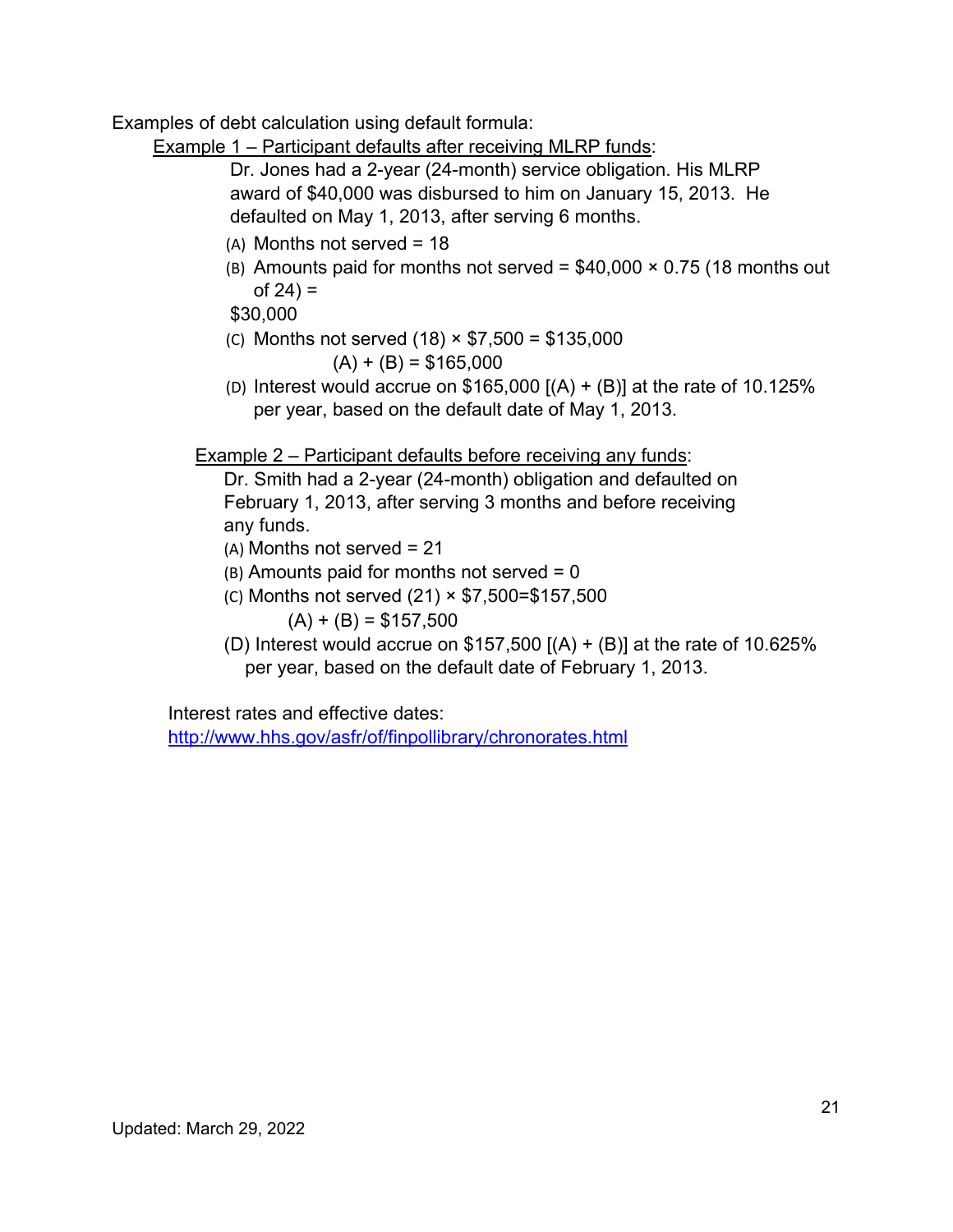## <span id="page-21-0"></span>**Application Process and Instructions**

This section describes the application process and provides instructions for health professionals and employers who are completing applications.

It is important to note, only complete MLRP applications will be reviewed. All applications will be evaluated and scored by our review teams based on the MLRP priority criteria described below in the **Application Review** Section.

#### <span id="page-21-1"></span>**PROGRAM TIMELINE**

The Program timelines for the loan repayment program cycle are expedited to meet deadlines to secure funding. It is important for applicants to commit to meet all deadlines for submissions and to submit all information required. Applications for the MLRP 2022 program cycle must be postmarked by 5:00 PM on April 26, 2022, to 16 Brooks Street, Worcester, MA 01606 in order to be accepted for review.

Award notifications are made by email notification. Awardees must return signed contracts within two weeks of award notification. All fully executed contracts will be effective with a starting service date of June 30, 2022. Two-year full-time contracts will have an effective ending service date of June 30, 2024. Part-time clinicians may extend their service date to ensure completion of an equivalent of two years of full-time clinical service.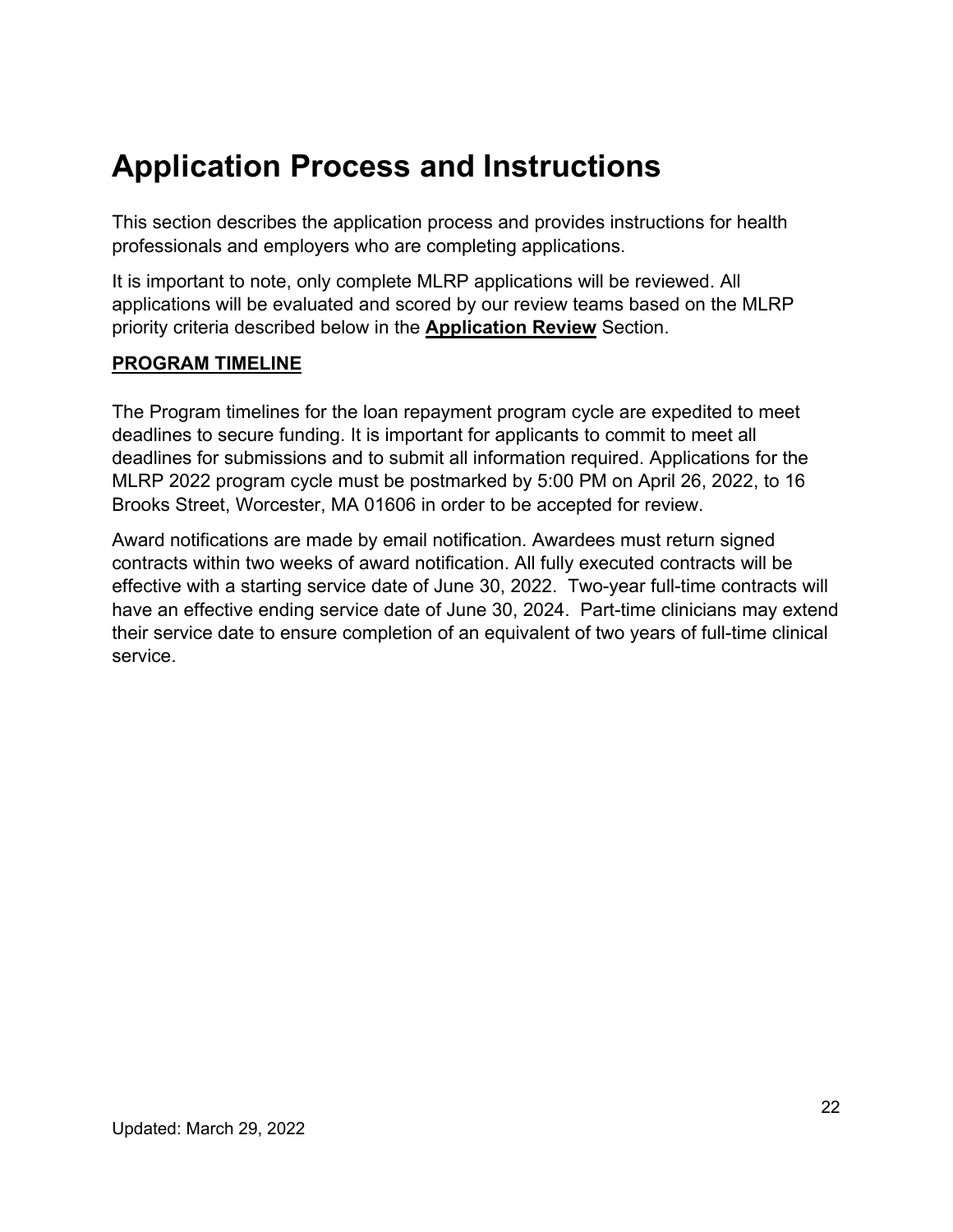## <span id="page-22-0"></span>**APPLICATION REVIEW**

Applications must be complete in order to be reviewed. Any history of non-compliance by the applicant or employer (and site, if different) with respect to this program or any comparable program operated or funded by the DPH will be considered as part of the evaluation criteria.

Applications will be reviewed, and awards will be prioritized based upon a set of criteria, which include but are not limited to:

- 1. Qualifications and previous professional experience of the health professional, including experience with rural and/or underserved communities.
- 2. Characteristics of the practice site, including payer mix, geographic location, and unmet service needs.
- 3. Characteristics of the patient population served by the health professional, including demographics, cultural/linguistic needs, health disparities, and barriers to care.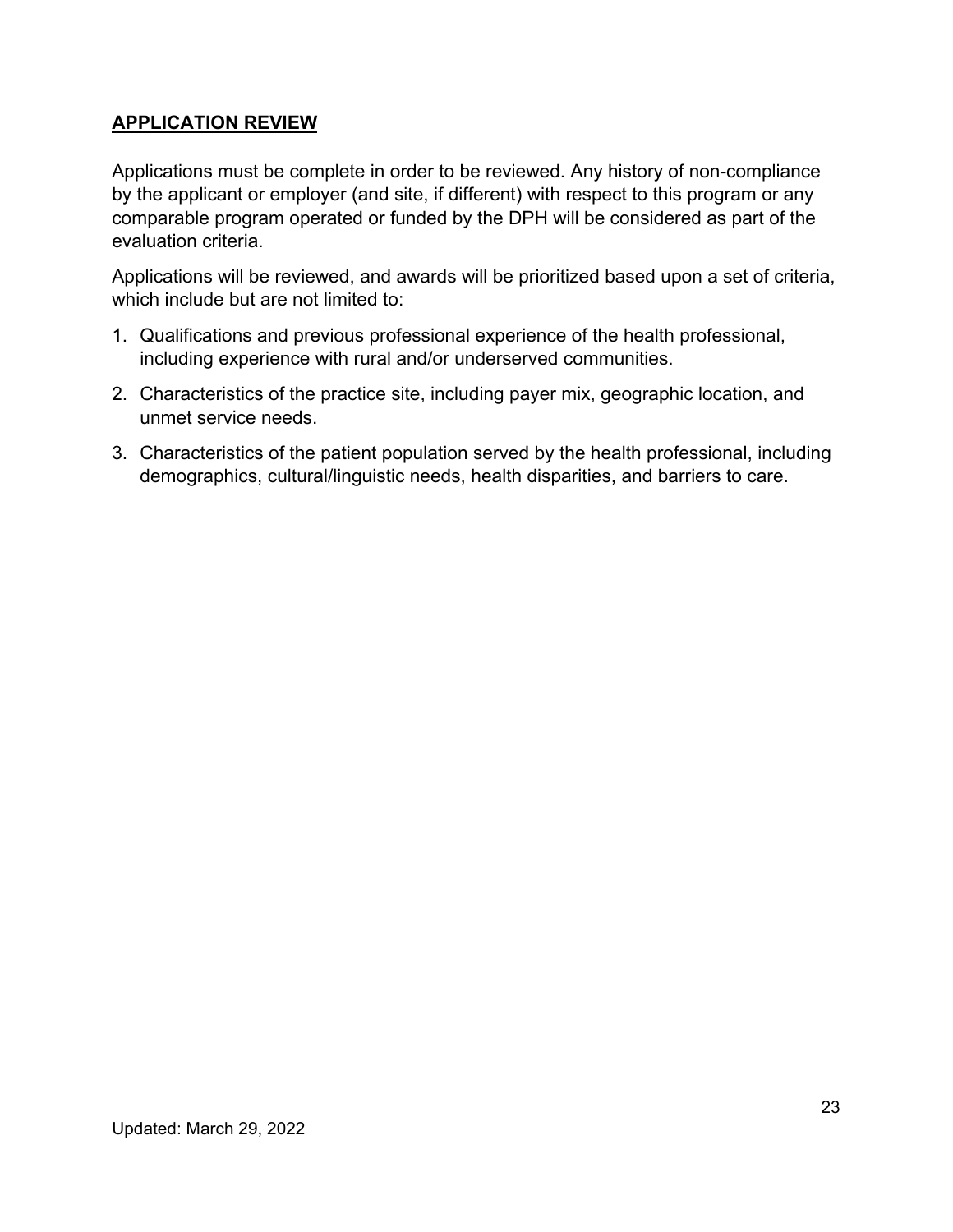## <span id="page-23-0"></span>**AWARDS**

Applicants will be notified by e-mail regarding approval for an award and the award amount. Awards will be paid directly to the awardee's eligible education loan institution. Awards made through the MLRP are exempt from federal and state taxation. Please consult your tax information resources as needed.

## <span id="page-23-1"></span>*A. Award Amount*

Health professionals may be awarded between \$30,000 to \$50,000 per contract depending on the health profession. Award amounts depend upon available program funding (partial funding may be awarded), number of eligible applications, and the discipline mix of the applicants. Applicants will not be awarded more than their outstanding loan amount.

- 1. Dentists, nurse practitioners, physicians, physician assistants, and psychologists are eligible for up to \$25,000 per year (\$50,000 total award for a two-year full-time practice contract).
- 2. All other qualified health professionals are eligible between \$15,000 to \$20,000 per year (\$30,000 to \$40,000 total award for a two-year full-time practice contract).

Applicants may re-apply to the MLRP when their contract obligation is complete. Repeat applicants may not receive more than \$100,000 in total MLRP funding over time. The award is contingent upon contract compliance, completing essential paperwork throughout the contract period, providing service verification, and participating in MLRP participant surveys.